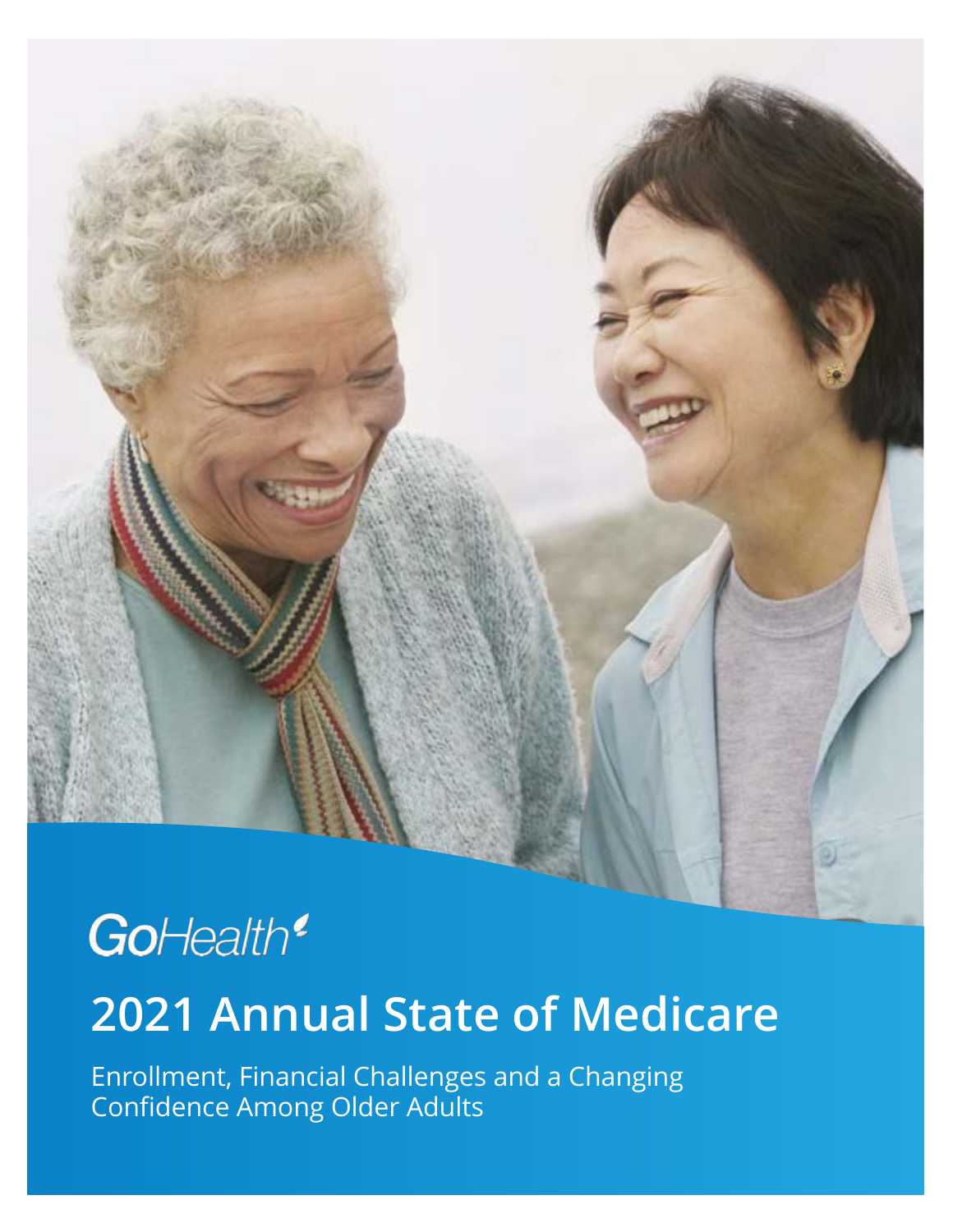### **TABLE OF CONTENTS**

| <b>Survey Methodology</b>                             | 3              |
|-------------------------------------------------------|----------------|
| Overview                                              | $\overline{4}$ |
| <b>Financial Challenges and Aspects</b>               | 5              |
| The Key Findings                                      | 6              |
| The General Findings                                  | $7 - 11$       |
| <b>Medicare Perceptions: Basics to Enrollment</b>     | 12             |
| The Key Findings                                      | 13             |
| The General Findings                                  | 14-23          |
| <b>COVID-19 Pandemic and Confidence Going Forward</b> | 24             |
| The Key Findings                                      | 25             |
| The General Findings                                  | $26 - 30$      |

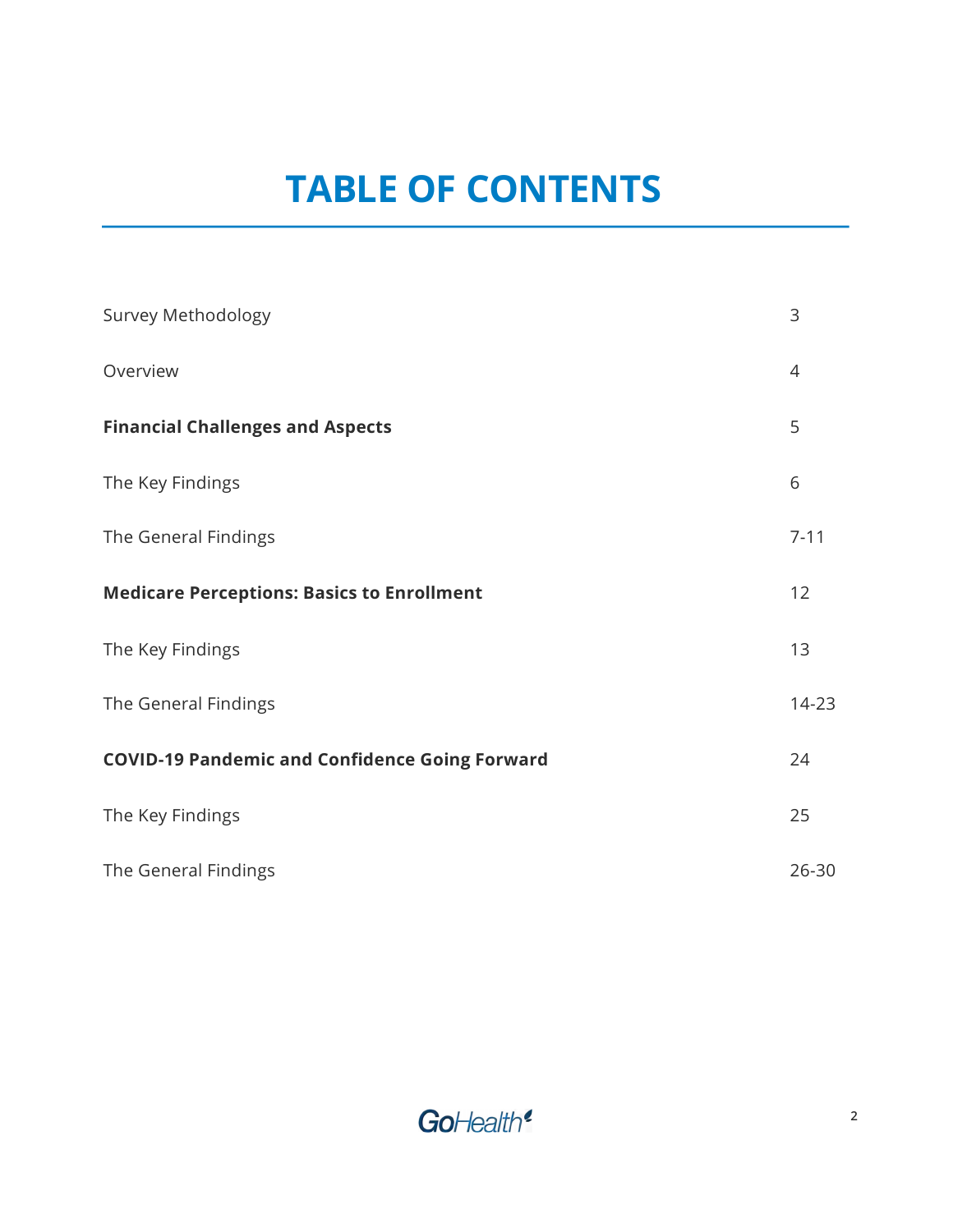### **SURVEY METHODOLOGY**

The GoHealth 2021 Annual Report is the foundation to providing a highlevel overview of the state of Medicare. The survey and analysis aim to understand Americans' concerns, behavior and responses to Medicare, including:

- Medicare Enrollment, e.g., fears, concerns and confusion
- Healthcare Outlook, e.g., access, cost and virtual care
- Current Issues, e.g., politics, the pandemic and healthcare equity

N = 2,000 online interviews were conducted from June 9 to June 17, 2021.

The respondents were selected based on these criteria:

- Medicare Beneficiaries: n=1,000 (ages 65+ and currently enrolled in Medicare).
- Nearing Medicare Eligibility: n=1,000 (ages 62+ and currently not enrolled in Medicare).

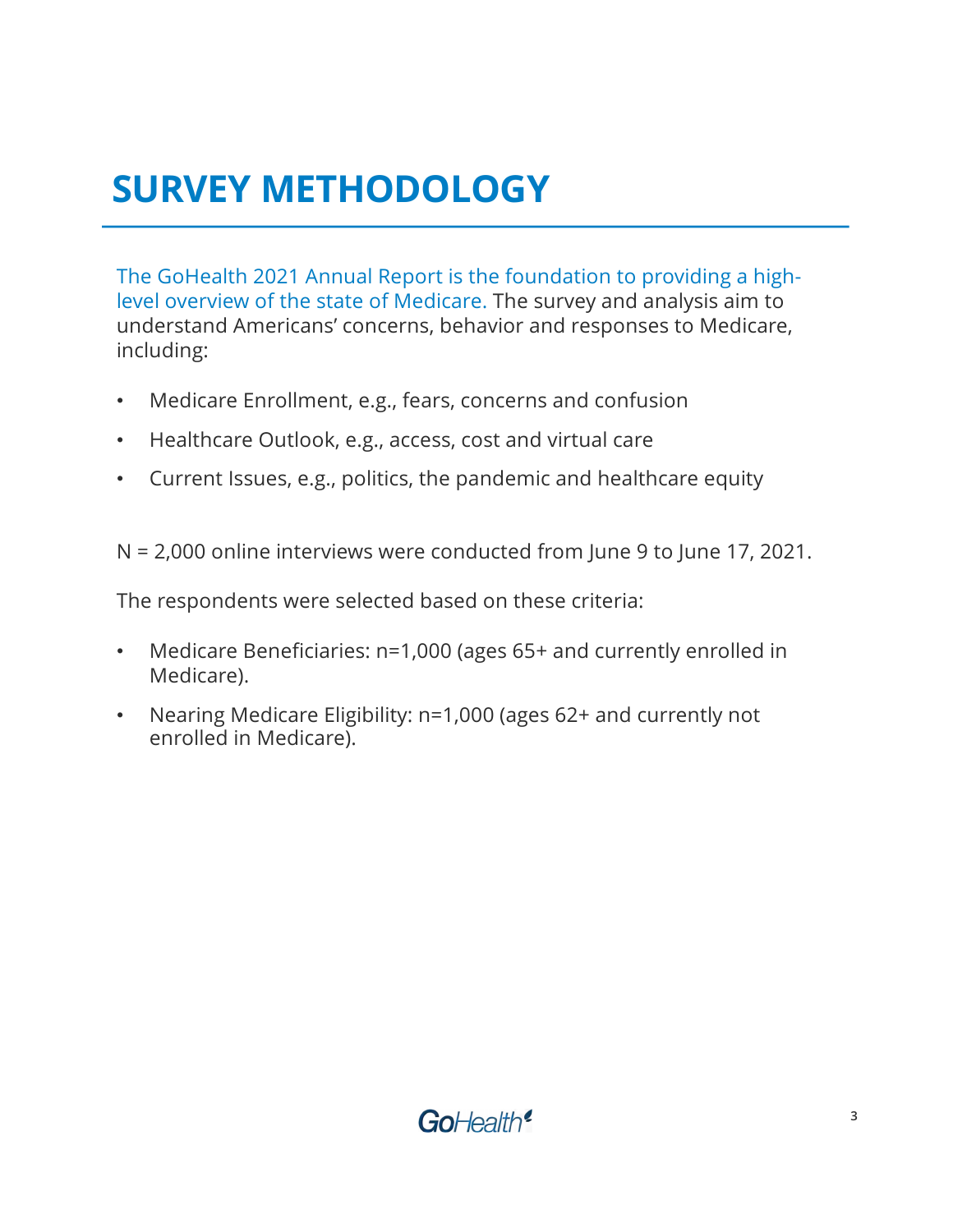### **OVERVIEW**

**Confidence among older Americans in the country's ability to bounce back from the [COVID-19 pandemic has grown since GoHealth](https://www.gohealth.com/gohealth-biannual-medicare-2020-report/) conducted its first Annual State of Medicare survey.**

But in the aftermath of the pandemic's darkest days, the financial impact is still being felt.

Since the original survey in July of 2020, the percentage of older Americans nearing Medicare eligibility who are concerned that a COVID-19 surge will disrupt healthcare has been cut in half. Yet, among that same group, 50% more people are having difficulty paying all of their medical bills.



**eligibility not concerned about COVID-19 disrupting healthcare, 2021 vs. 2020** **Percentage of those nearing Medicare eligibility unable to pay their healthcare expenses each month, 2021 vs. 2020**

#### **Could Medicare offer a remedy for those struggling to pay their medical bills?**

Fewer Medicare beneficiaries (9%) reported having difficulty paying healthcare expenses each month. And half of beneficiaries said Medicare is a bargain, while 2 in 3 believe their Medicare coverage is at least as good, if not better, than their previous coverage.

Still, 49% of those on Medicare said they picked their plan "based on what I could afford," and the same group indicated that prescription medication was the top skipped healthcare item due to cost.

Costs and enrollment in Medicare can be confusing. In 2021, 46% of Medicare beneficiaries worked with a Medicare specialist or agent for help, an increase from 37% in 2020.

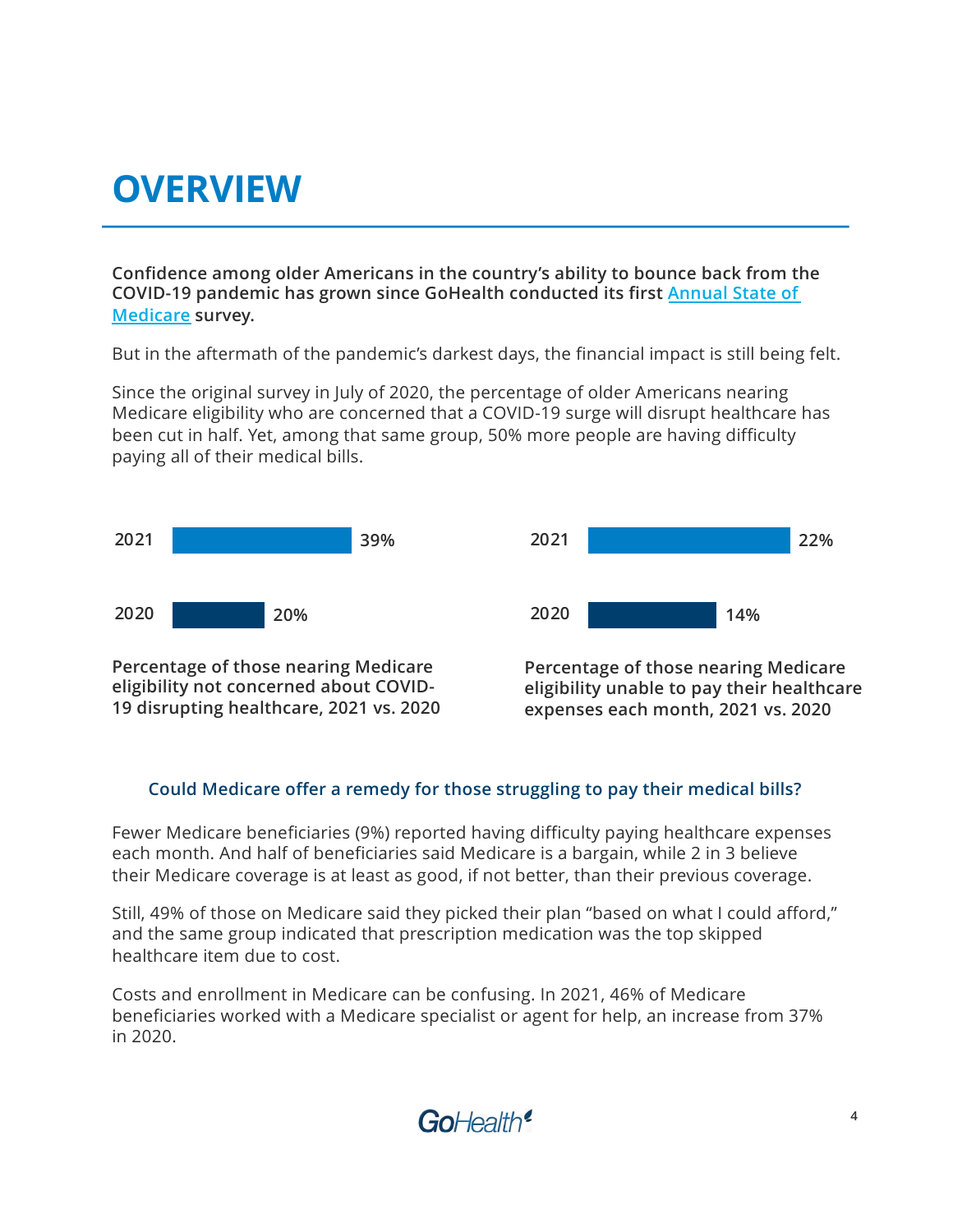



### **Financial Challenges & Aspects**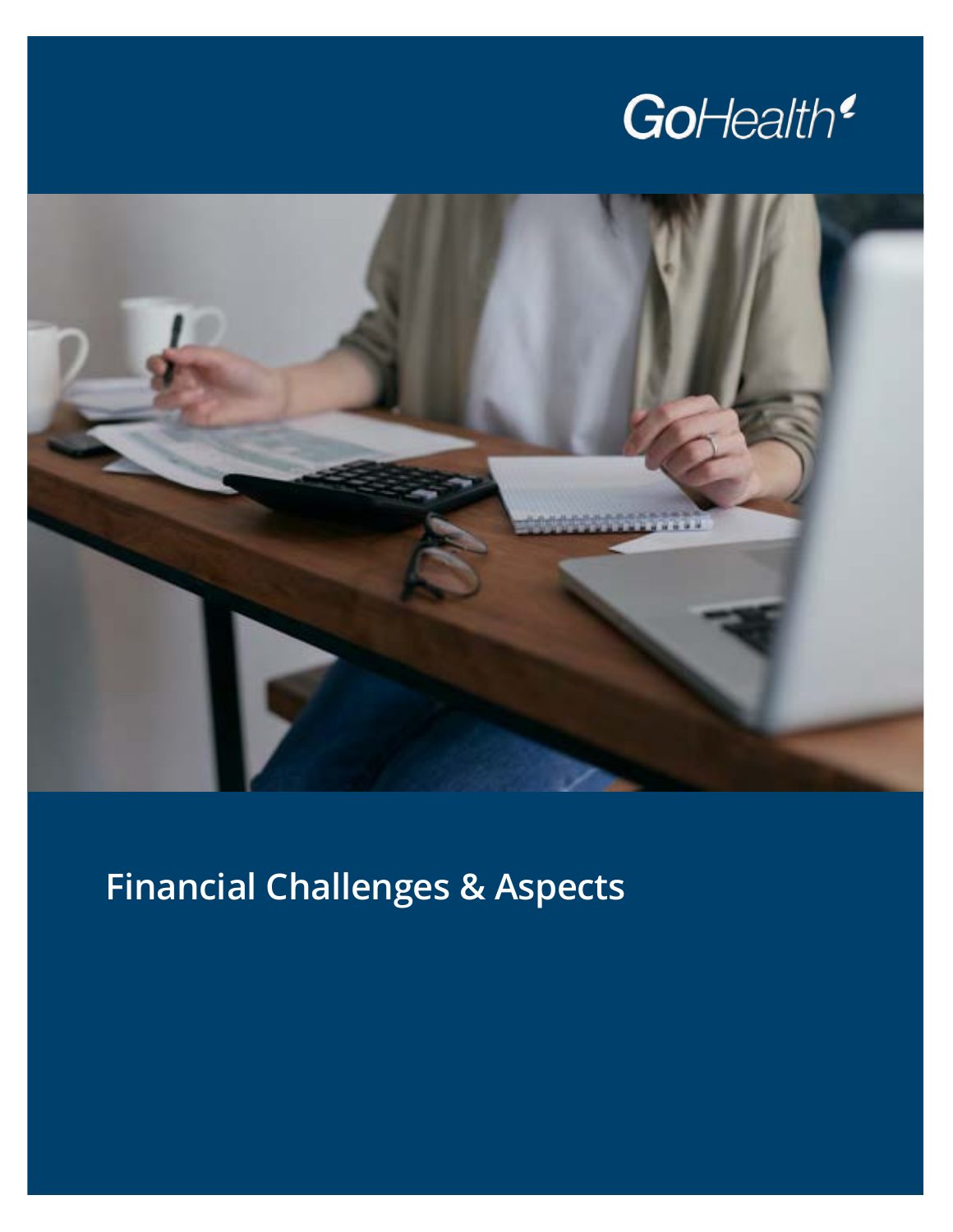

**1 in 10**

Medicare beneficiaries cannot or are unsure if they can pay all their healthcare expenses.



Prescription drugs was the most commonly neglected item to save money on healthcare

### **KEY FINDINGS**

It's a new year for the Annual State of Medicare survey. In 2021, older adults reacted to changes that affected Medicare's benefits and costs. The primary costs of Original Medicare increased in 2021, while many Medicare Advantage Plans expanded benefits.

The survey highlighted a troubling trend; in 2021, those nearing Medicare eligibility were 2.5 times more likely than Medicare beneficiaries to have difficulty paying their healthcare expenses on a monthly basis.

#### **Individuals Unable to Pay Medical Expenses Each Month**





Twenty-four percent of those nearing Medicare eligibility admitted having to choose between paying a medical bill or a household bill, up from 15% last year.



Fifteen percent of Medicare beneficiaries this year said the same.



Forty-nine percent of those on Medicare said they picked their plan "based on what I could afford," and the same group indicated that prescription medication was the top skipped healthcare item due to cost.

These findings also suggest the Medicare program offers a needed lifeline with options that provide assistance to those who can't afford coverage. According to the survey, half of Americans 65+ said their Medicare coverage is a bargain and two-thirds labeled their Medicare coverage as better than (33%) or as good as (33%) their previous coverage.

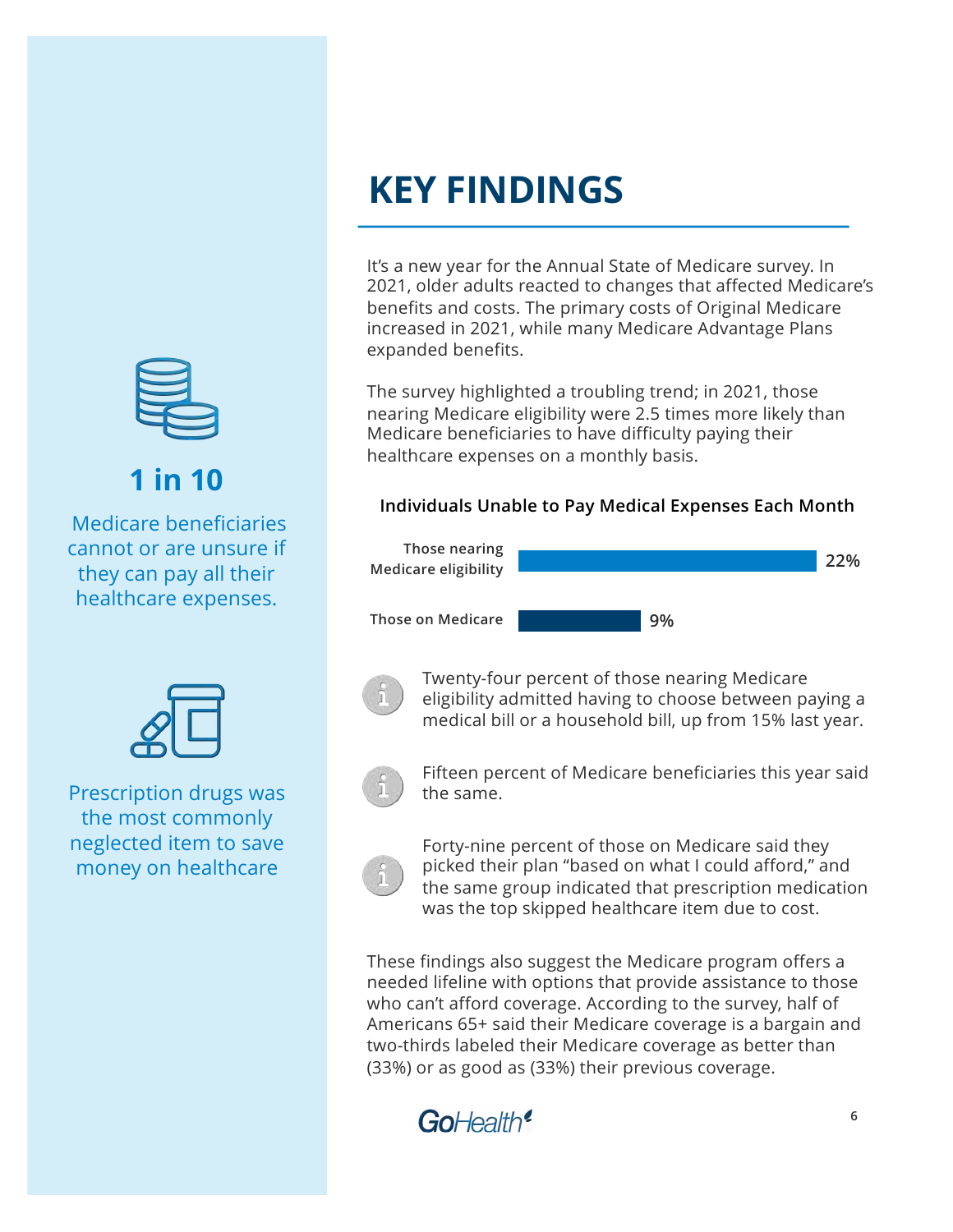**Are you able to pay all of your healthcare expenses each month (i.e. prescriptions, appointments, treatments, etc.)?** 



#### **Adults Not on Medicare Have Trouble Paying Monthly Healthcare Bills**

- Nearly 1 in 4 (22%) adults not on Medicare report an inability to pay all of their healthcare expenses each month, an increase from 1 in 7 (14%) who said the same last year.
- Almost 1 in 10 (9%) non Medicare adults are currently uncertain about their ability to keep up with their healthcare expenses each month.

**GoHealth.com**

GoHealth<sup>®</sup>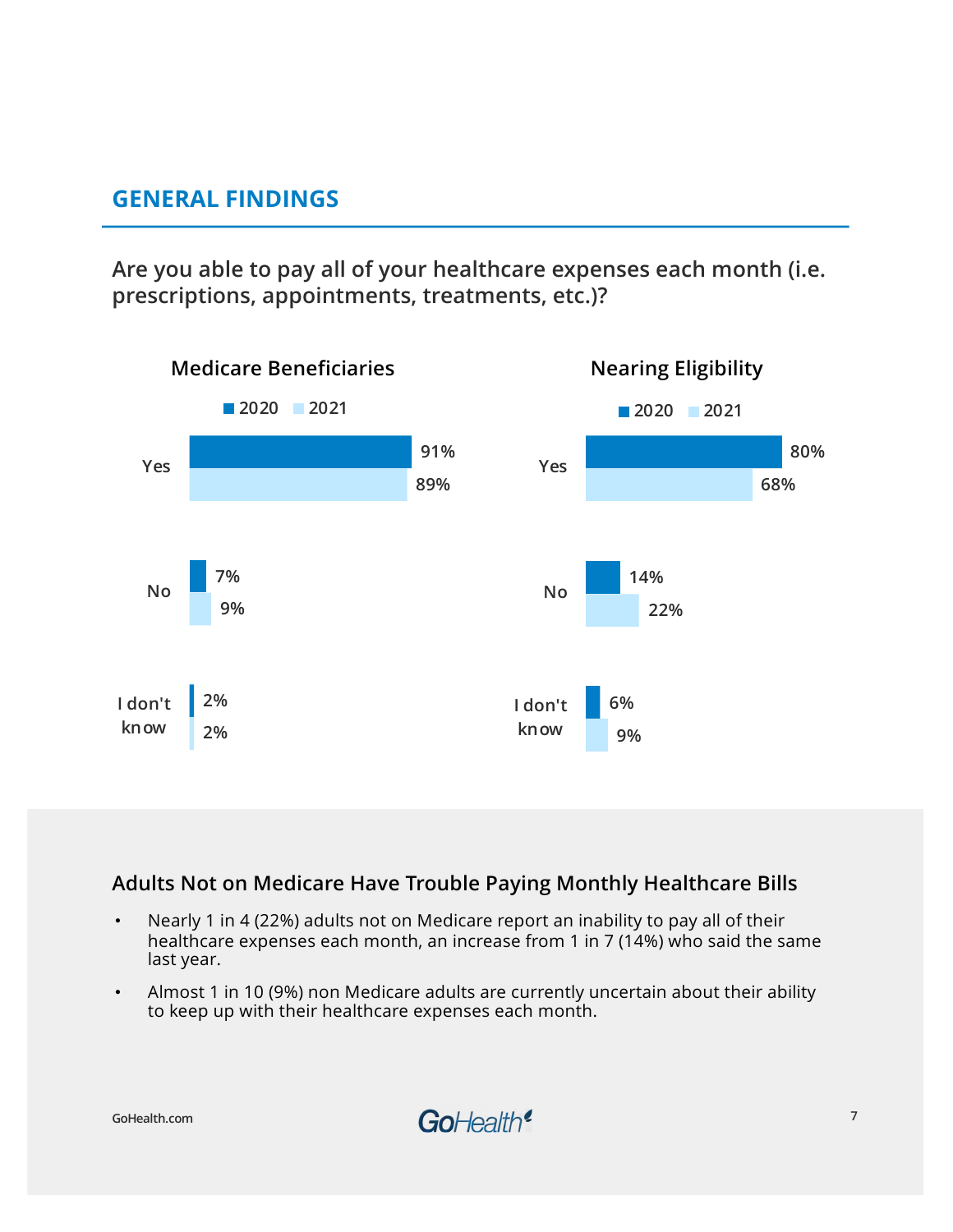**Have you ever had to decide between paying a medical bill or buying groceries/paying household bills?** 



#### **Deciding Between Paying Medicare Bills and Household Bills Trending Up**

• One in 4 (24%) adults not on Medicare say they have had to decide between paying their Medical bills and paying for groceries or another household bill, up from fewer than 1 in 8 (15%) who said the same in 2020.

**GoHealth.com**

GoHealth<sup>®</sup>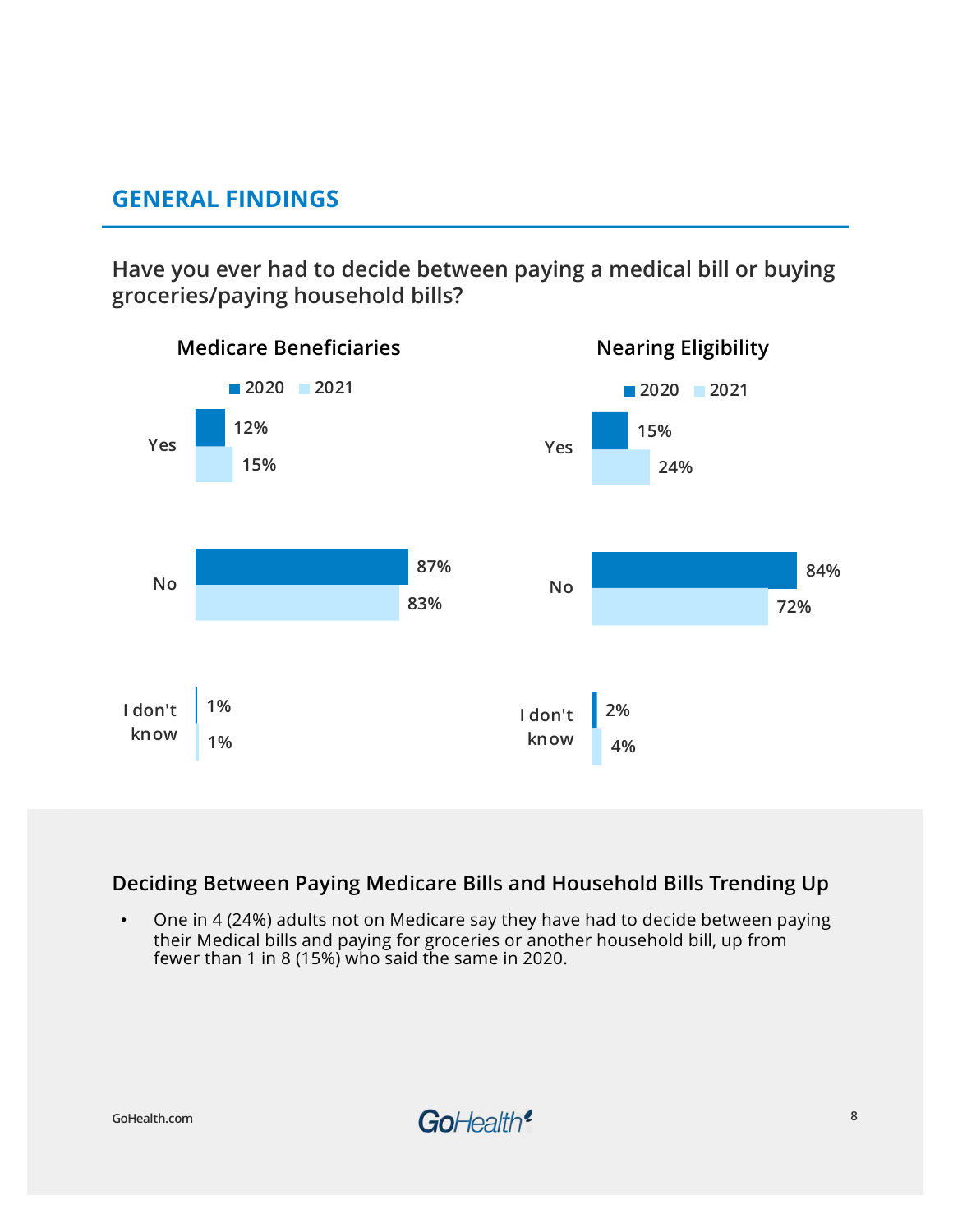**Has cost or not being able to afford specific healthcare services ever stopped you from getting the following healthcare treatments?**

**9**

**(Current Medicare beneficiaries)**



GoHealth<sup>®</sup>

*Prescription medication remains the aspect of healthcare current beneficiaries are most likely to go without due to cost.*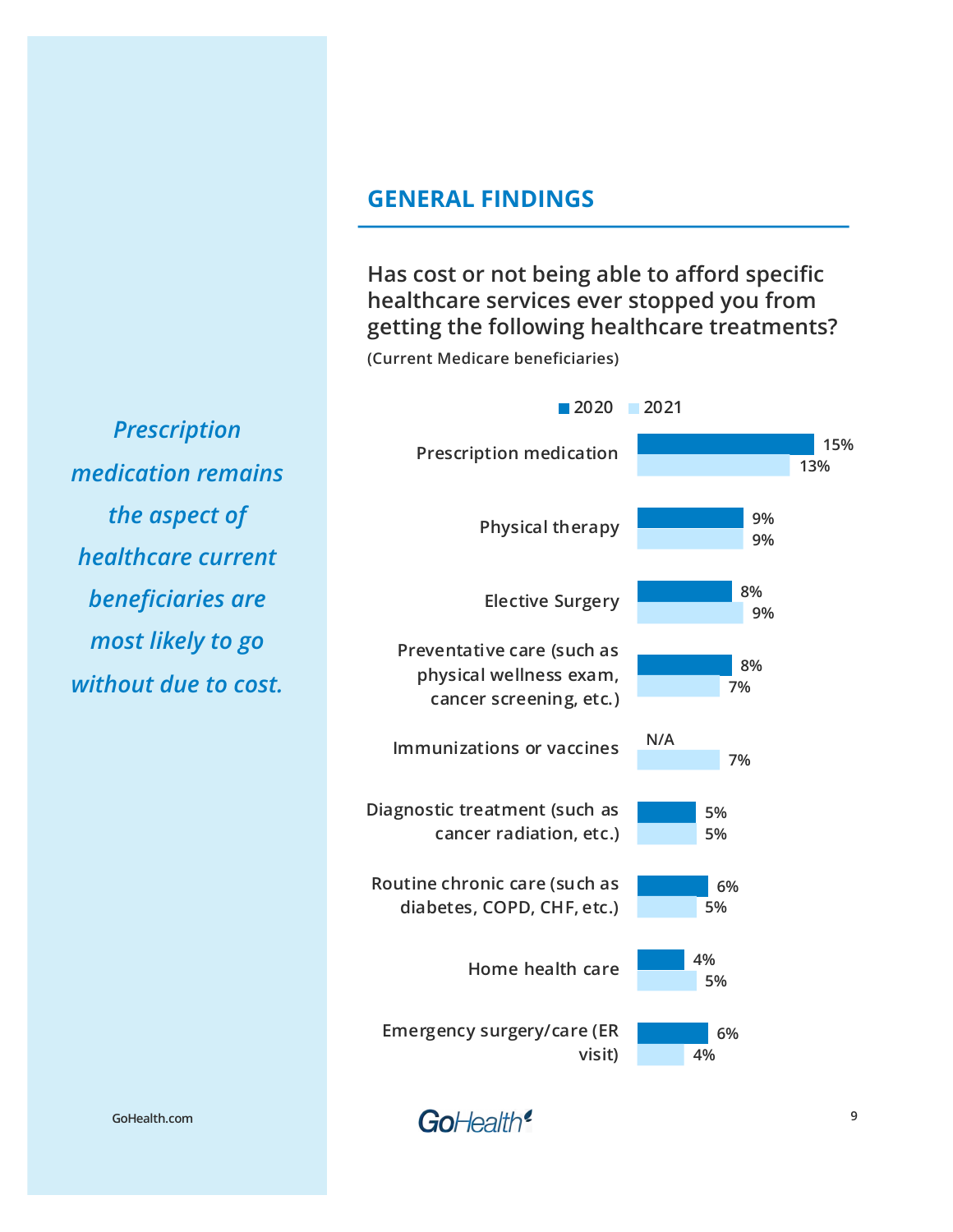**Do you consider Medicare to be a bargain? (Current Medicare beneficiaries)**



*Half of current beneficiaries consider Medicare to be a bargain.* 

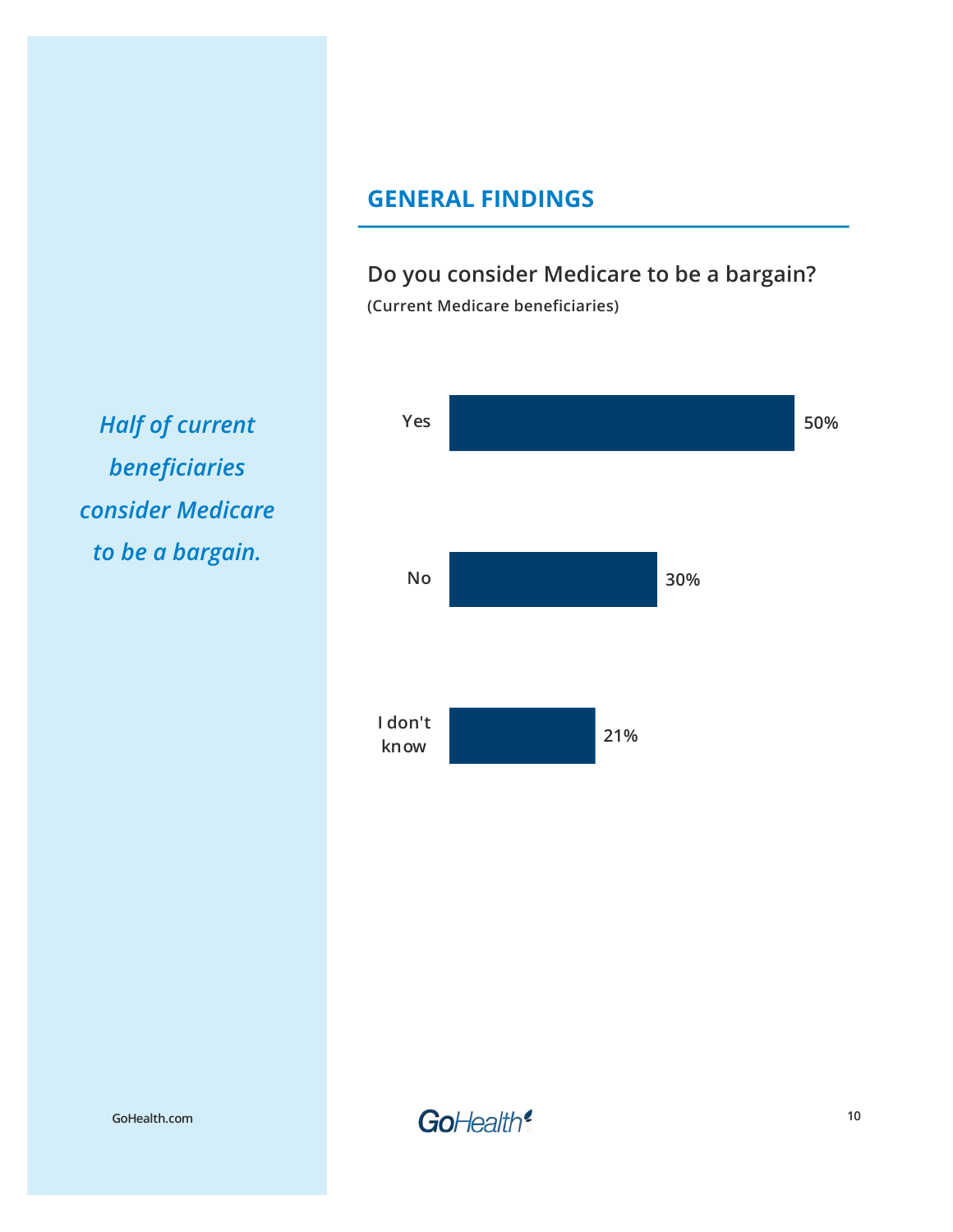**In your opinion, how does your Medicare coverage compare to your previous coverage?**

**(Current Medicare beneficiaries)**

*Two in 3 beneficiaries believe their Medicare coverage is the same or better than their previous coverage.* 



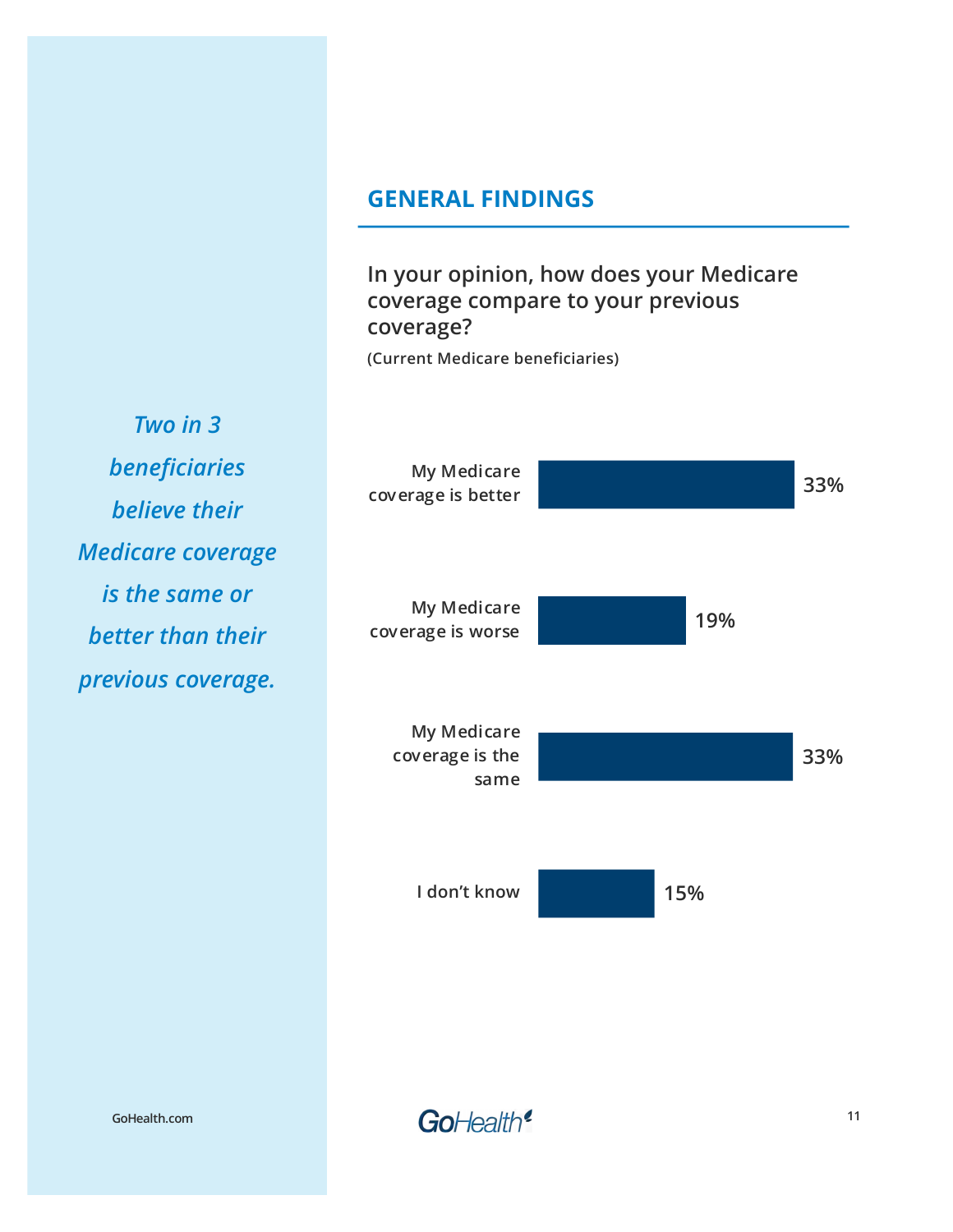



### **Medicare Perceptions: Basics to Enrollment**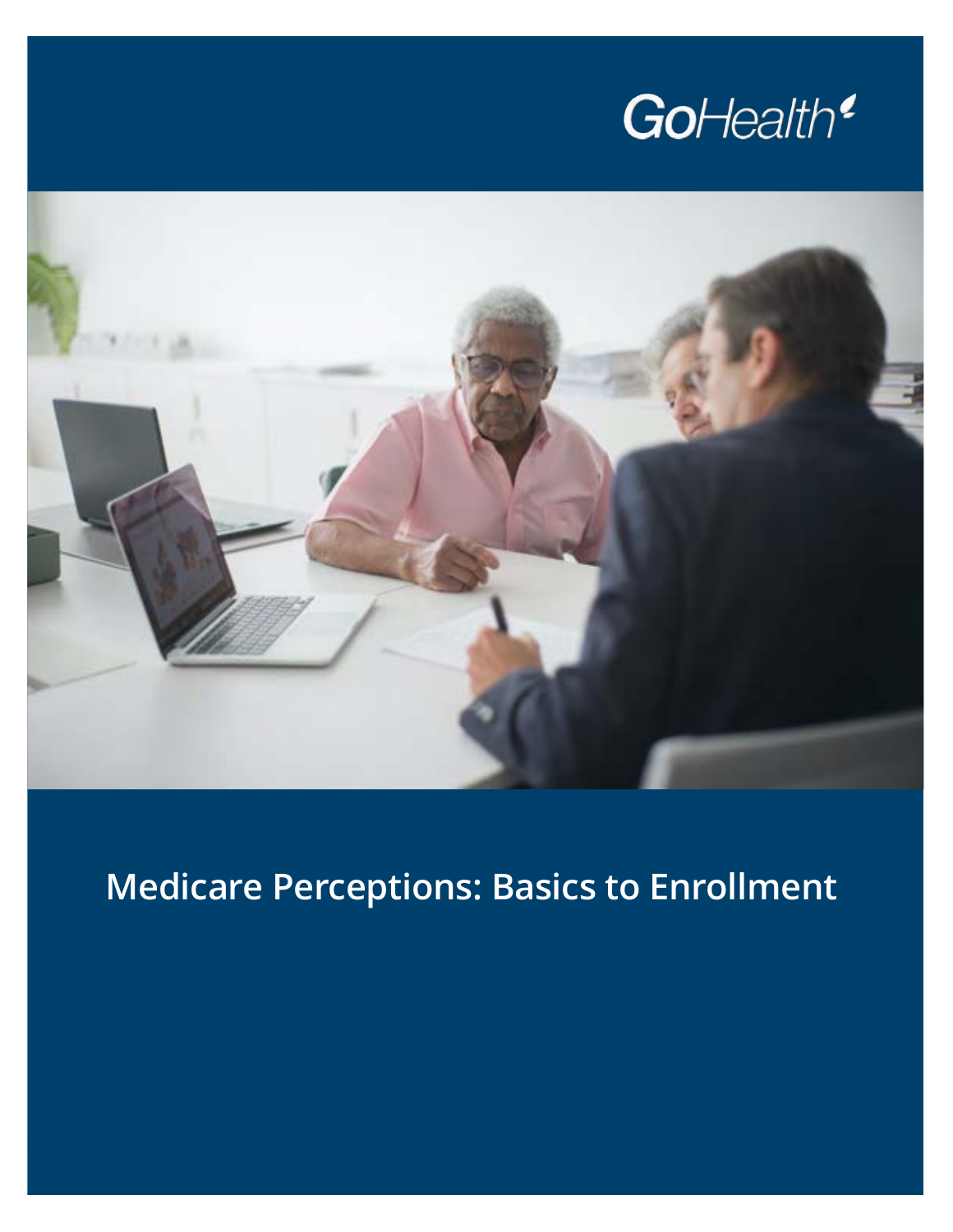### **KEY FINDINGS**

The benefits of Medicare for older adults are unmistakable. Still, understanding all that are available to beneficiaries and those with specific needs requires expertise beyond the basics. While the survey results highlights a knowledge gap around Medicare enrollment, individuals can rely on their research or turn to a licensed insurance agent to ensure they're making informed decisions and getting the most value from Medicare coverage.



For example, Medicare Part A is premium-free for people that paid into Medicare by working 10 years, or have a spouse that has. Yet, most nearing Medicare eligibility don't know about this policy.

**Do you know the potential penalty for failing to enroll, when first eligible, for:**

Medicare Part A: 73% said "I don't know" Medicare Part B: 80% said "I don't know"

#### **Of the people surveyed who delayed enrollment and had to pay a penalty:**

Medicare Part A: 16% delayed enrollment.

Medicare Part B: 17% delayed enrollment.

While the large majority of people meet the work requirement and don't have to pay a Part A premium, those who don't meet the requirement have to pay a premium and a 10% penalty for two years for every year they delayed enrollment. Part B does have a standard monthly premium; those who don't sign up when first eligible face a 10% lifetime penalty for every year they delay.

Enrolling in Medicare the first time can feel overwhelming, as 43% of current Medicare beneficiaries admitted. Making informed decisions about Medicare requires resources

 $\mathbf{i}$ 

in 2021, 46% of Medicare beneficiaries worked with a Medicare specialist or agent for help, an increase from 37% in 2020.



77% of Medicare beneficiaries surveyed in 2021 said receiving advice from a Medicare specialist would make the enrollment process easier.



Seventy-five percent also said access to an easy-to-read website or information packet would help.

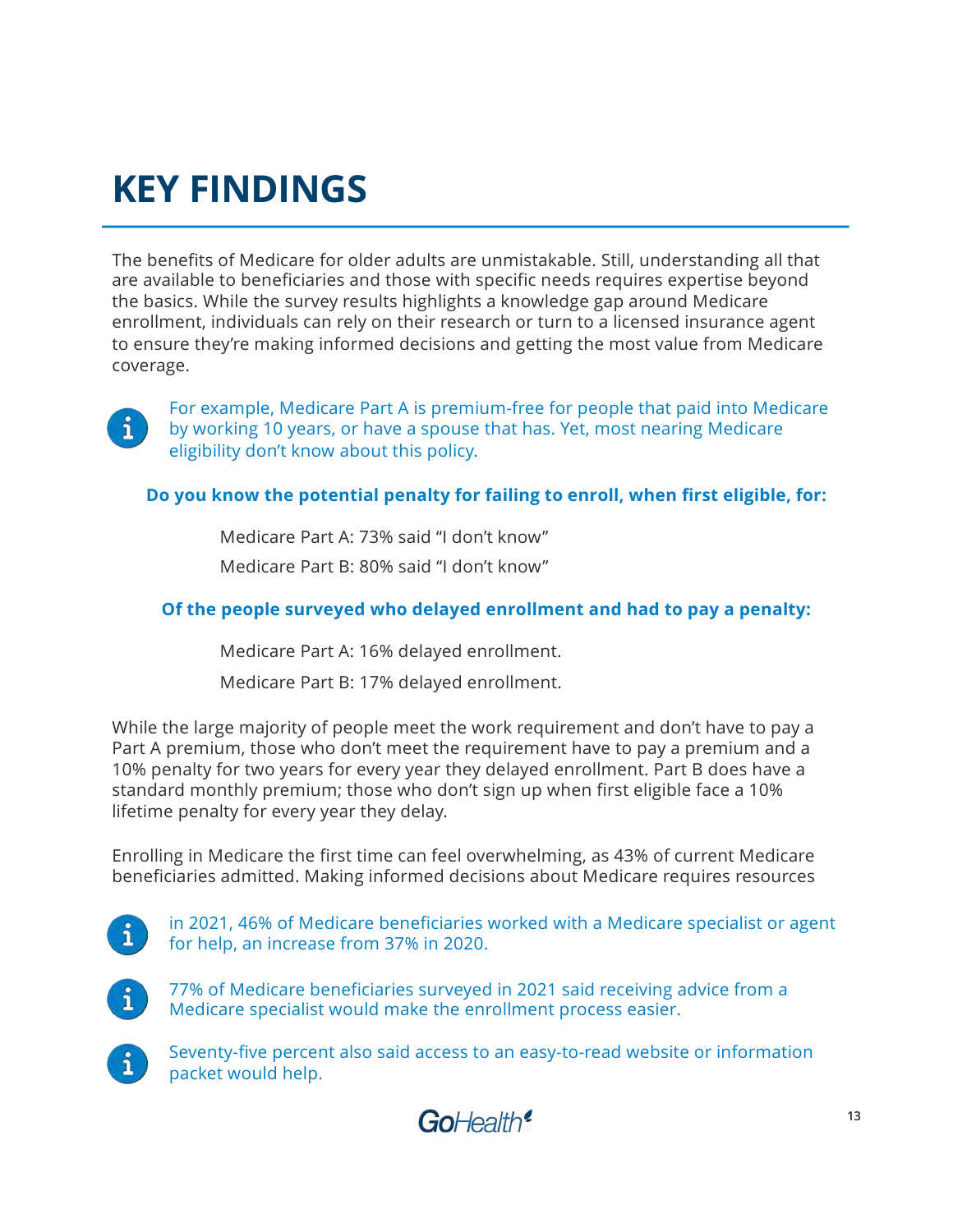**Do you know how long an individual has to work in order to receive Medicare Part A for free (not required to pay the Part A premium)?**

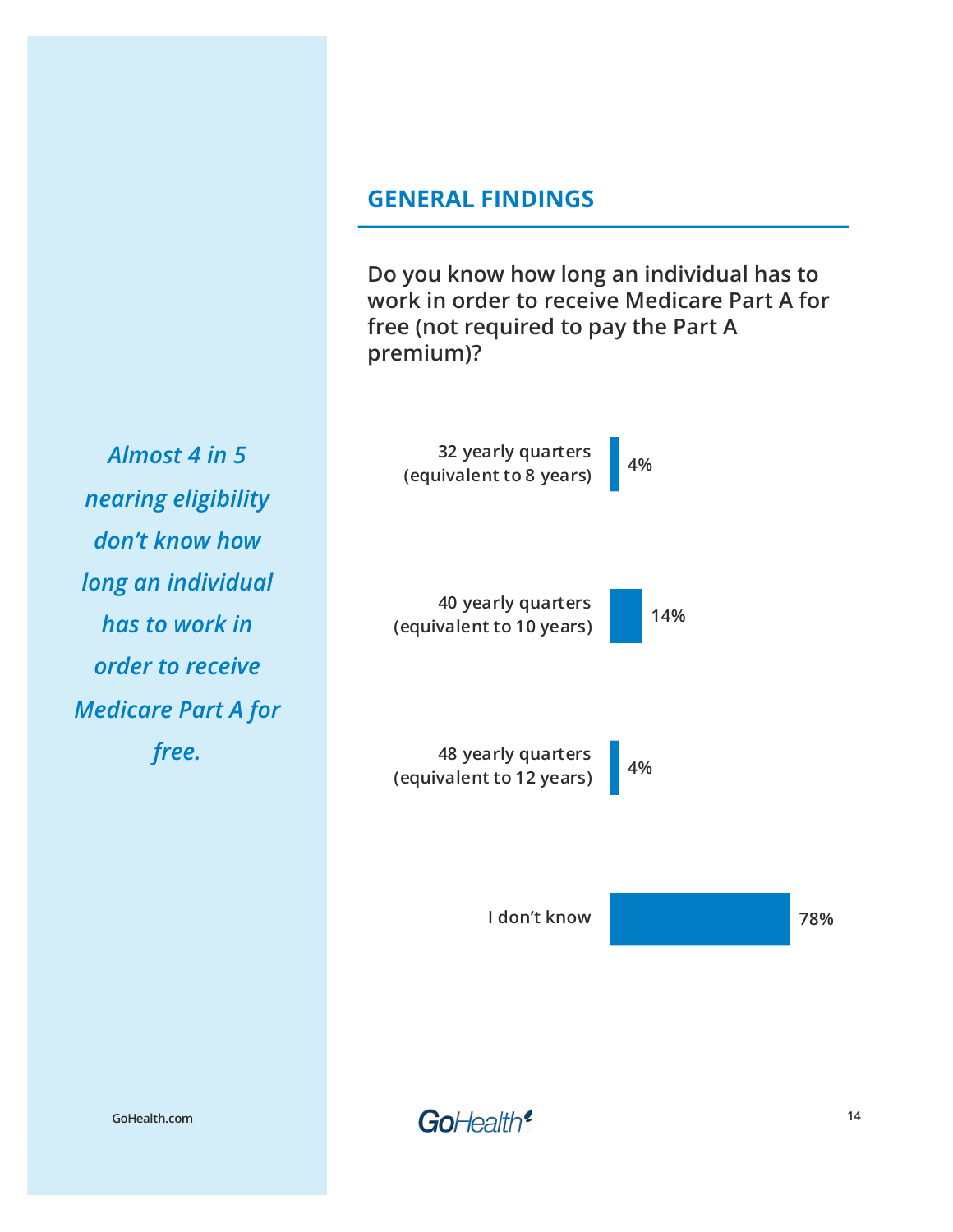**If you qualify for Medicare benefits under your spouse's work record/history, do you know how old he /she has to be in order for you to receive benefits?**

**(Married adults nearing eligibility)**



*While most married near eligible adults don't know how old your spouse has to be in order to receive benefits under their work record, another 1 in 4 incorrectly believe the requirement is 65 years old.* 

**GoHealth.com**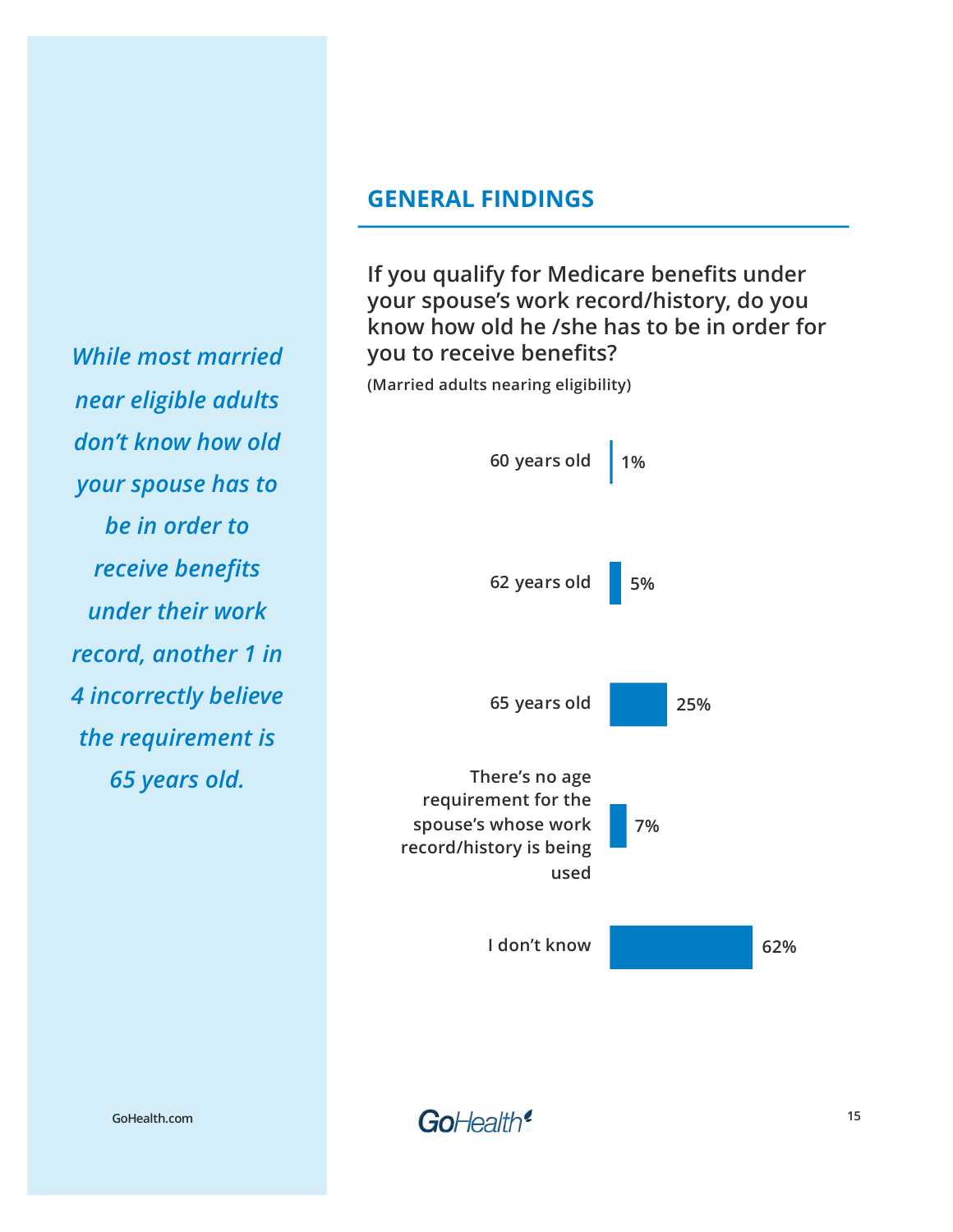**What is the potential penalty cost for failing to sign up for Medicare Part A when you first become eligible to do so?**

**(Near eligible)**



*Nearly 3 in 4 near eligible adults are unsure what the potential penalty cost is for failing to sign up for Medicare Part A when initially eligible.*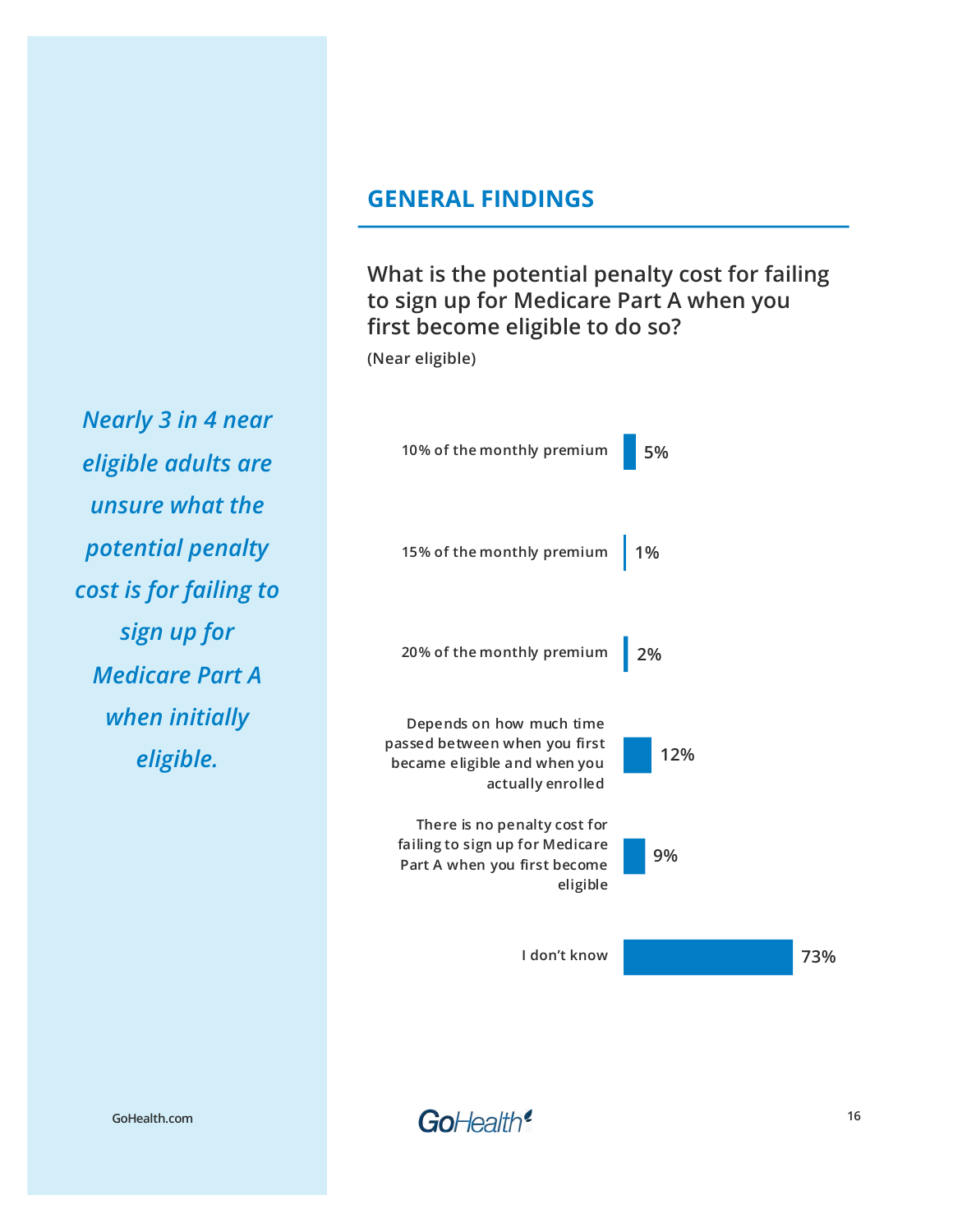**What is the potential penalty cost for failing to sign up for Medicare Part B when you first become eligible to do so?**

**(Near eligible)**



*Four in 5 adults nearing eligibility don't know what the potential penalty cost is for failing to sign up for Medicare Part B when eligible.* 

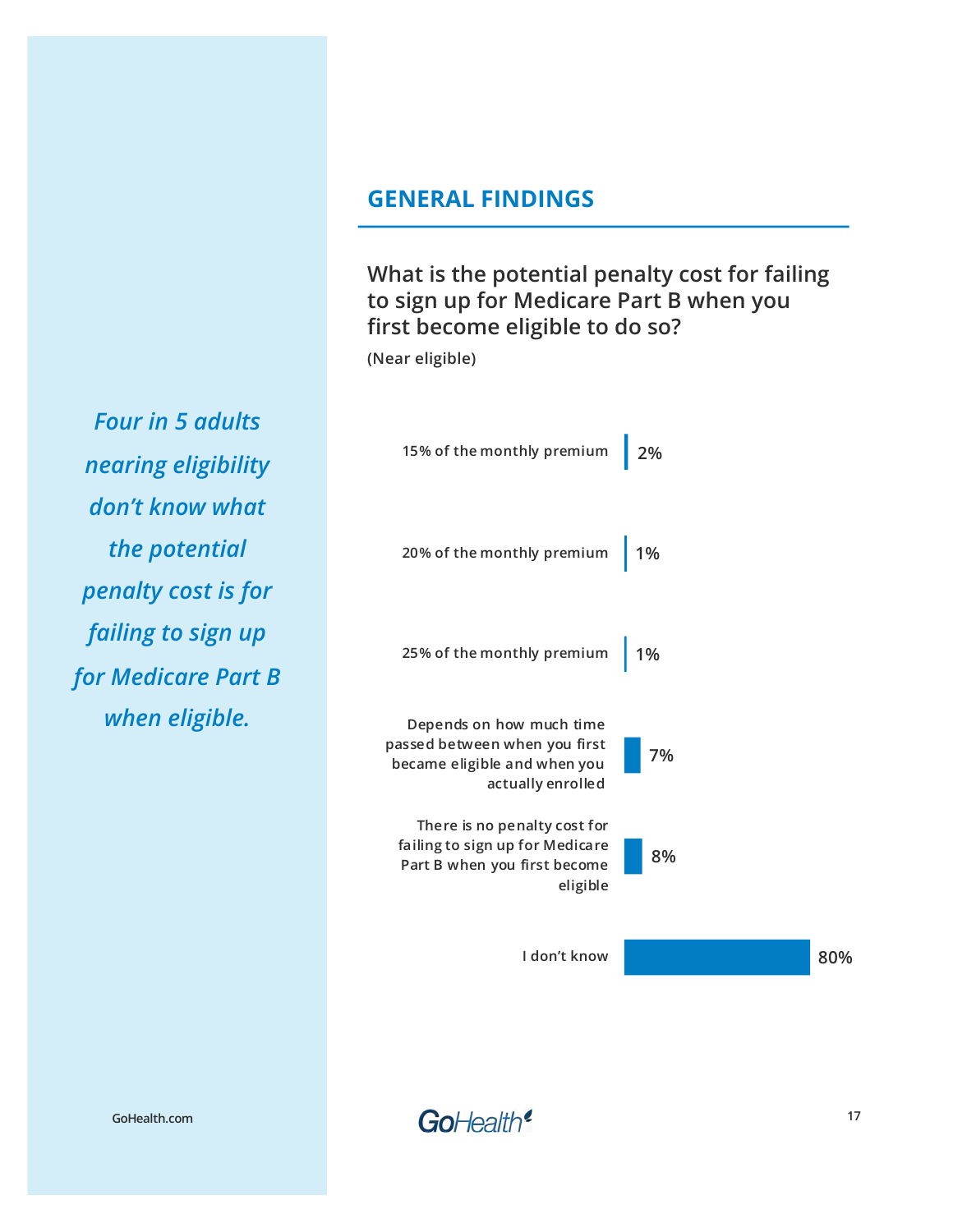**Are you required to pay a penalty for delaying your enrollment in Medicare Part A? (Beneficiaries who have delayed their enrollment in Part A)**



*One in 6 current Medicare beneficiaries is required to pay a penalty due to delaying their enrollment in Medicare Part A.* 

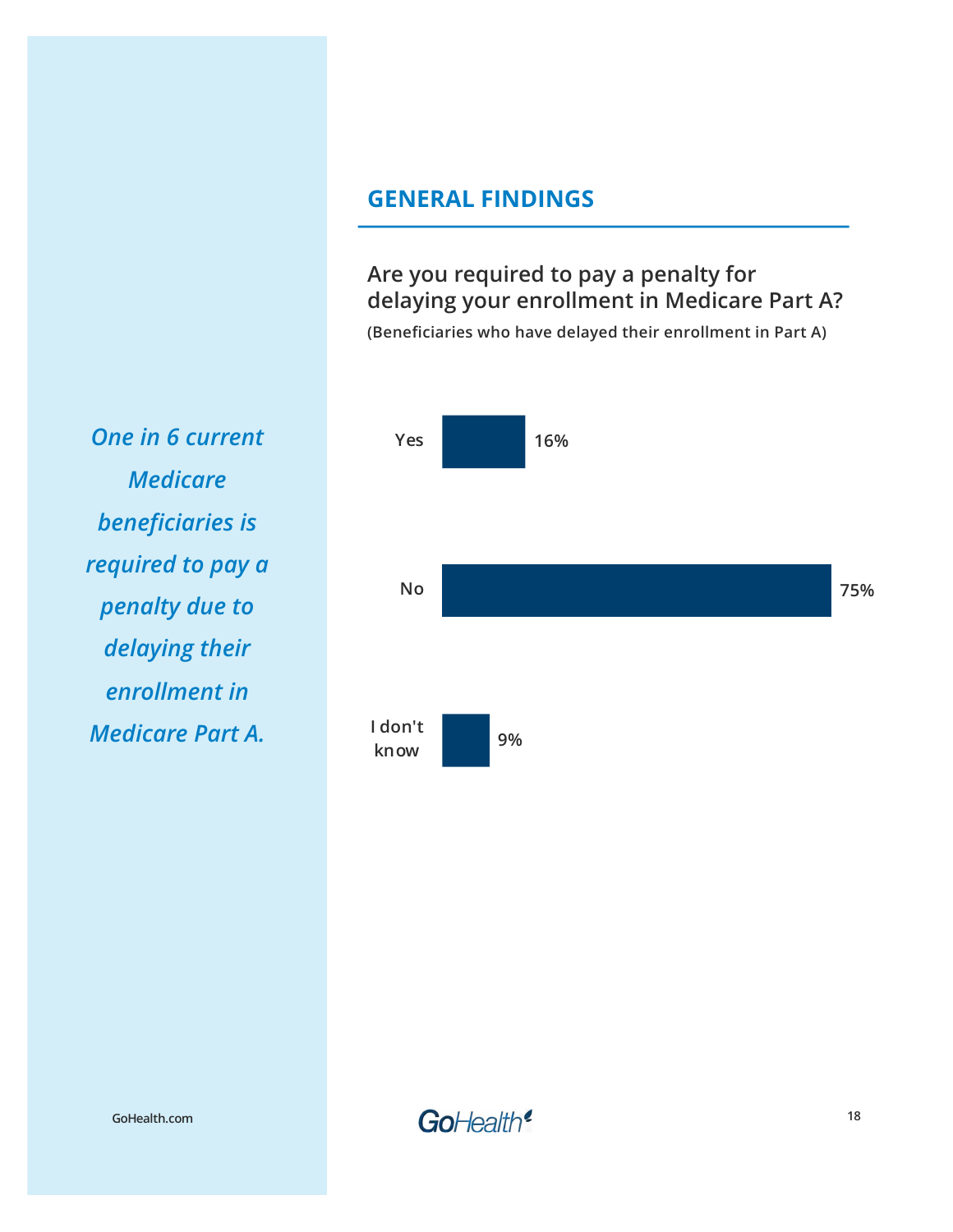**Are you required to pay a penalty for delaying your enrollment in Medicare Part B?**

**(Beneficiaries who have delayed their enrollment in Part B)**



*Almost 1 in 5 current beneficiaries are forced to pay a penalty for delaying their enrollment in Medicare Part B.* 

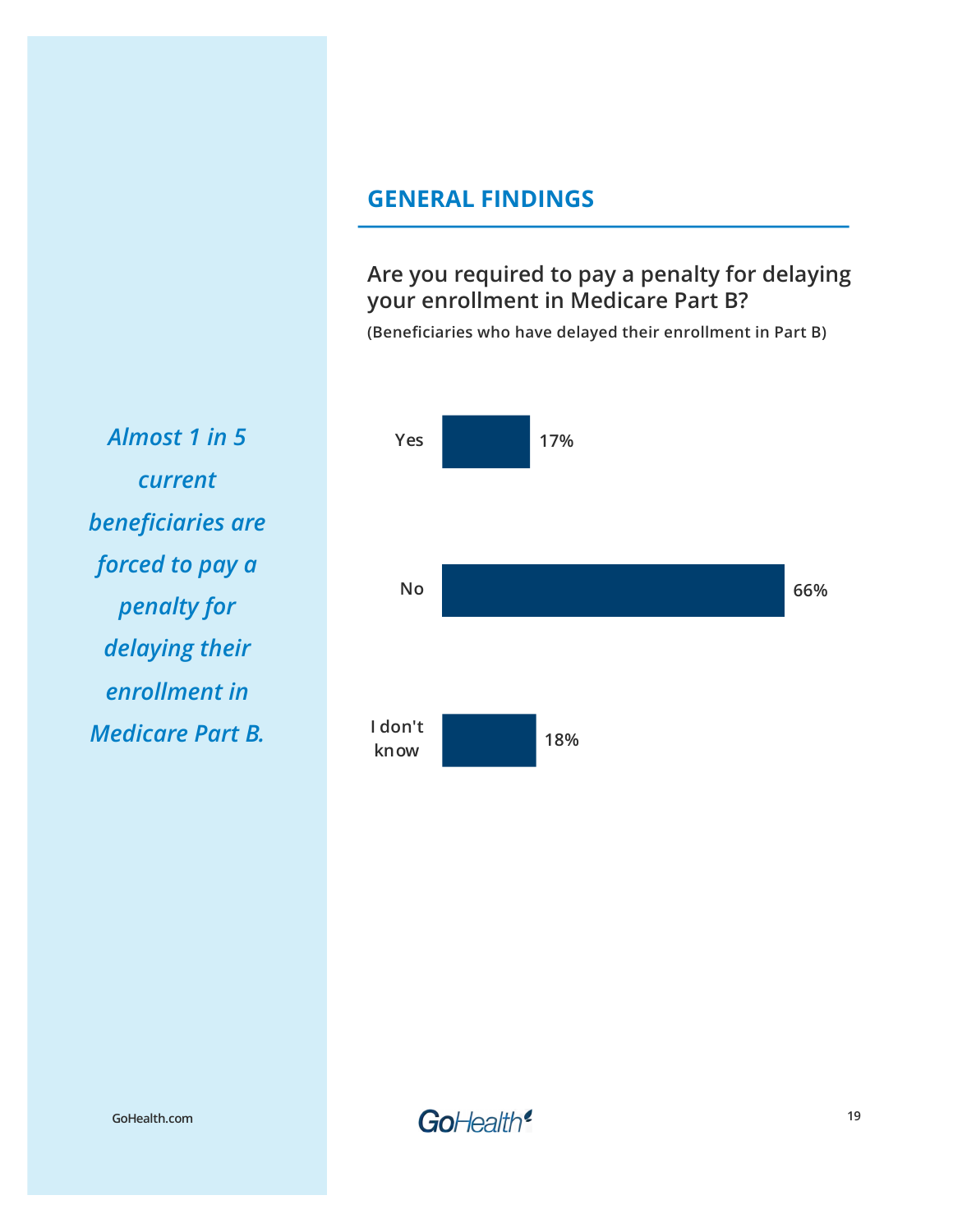#### **When you first enrolled in Medicare, did you experience any of the following?**

**(Current Medicare beneficiaries)**

#### **20 51% 50% 47% 43% 37% 37% 37% 35% 19% 19% 49% 45% 43% 42% 37% 36% 36% 34% 22% 20% I chose my Medicare plan based on what I could afford I worried the plan I chose wouldn't cover all my needs in the long-term I felt overwhelmed by the idea of picking the right Medicare plan I didn't trust that the government had my best interest at heart when it came to my healthcare I was unsure if the health insurance companies and/or agents were showing me the… I didn't know where to start I was confused by Medicare resources and websites such as Medicare.gov I didn't understand the differences in the Medicare plan options listed I couldn't afford prescription drug coverage I couldn't afford the premiums for plans beyond Part A 2020 2021**

*Similar to last year, more than 2 in 5 current beneficiaries felt overwhelmed by the idea of picking the right Medicare plan.*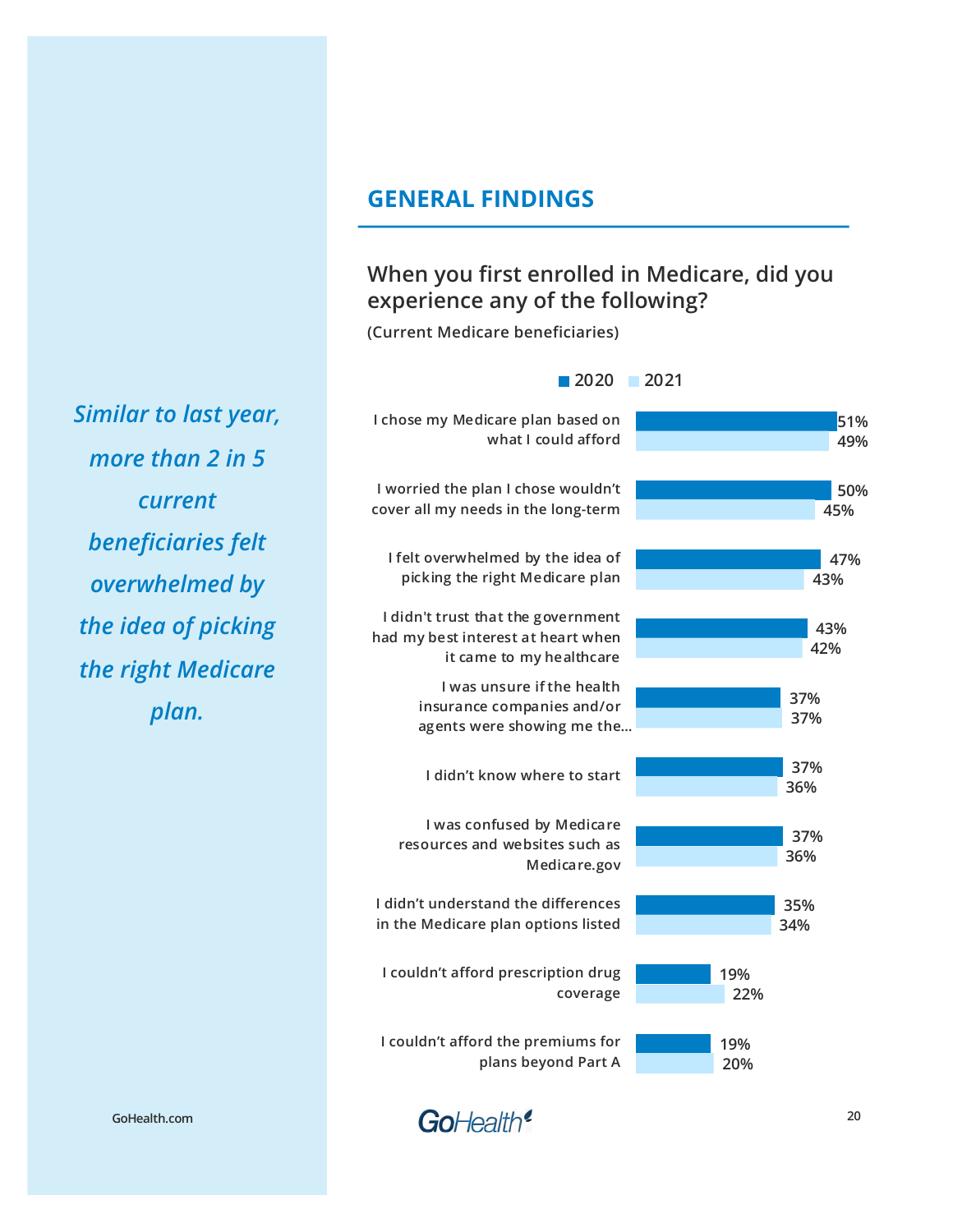#### **Which of the following did you rely on to help you enroll in Medicare?**

**2020 2021**

**(Current Medicare beneficiaries)**

**23% 22% 19% 13% 10% 9% 4% 26% 24% 22% 20% 8% 7% 10% I worked with a Medicare specialist/agent in person I used Medicare.gov I enrolled and selected a plan on my own (without outside help) I worked with a Medicare specialist/agent over the phone I asked friends and/or family for information I performed internet searches (e.g. Google search) I don't know**

*Compared to last year, current beneficiaries are more likely to have worked with an agent over the phone and are less reliant on friends, family or general internet sources.* 

**GoHealth.com**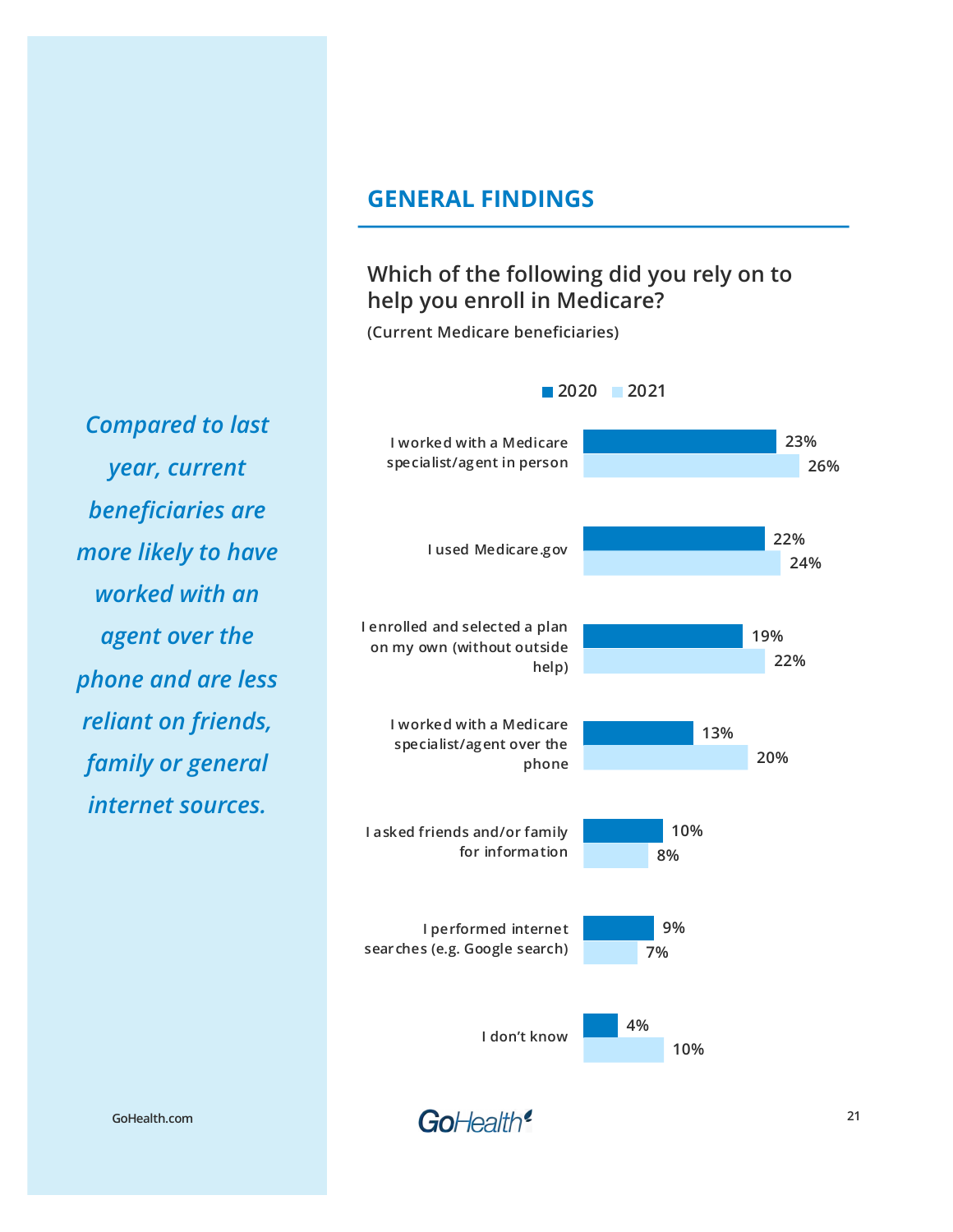#### **Does your current plan meet all your healthcare needs?**

**(Current Medicare beneficiaries)**



*One in 4 current beneficiaries say their plan either doesn't meet all of their healthcare needs or they are unsure if it does.* 

**GoHealth.com**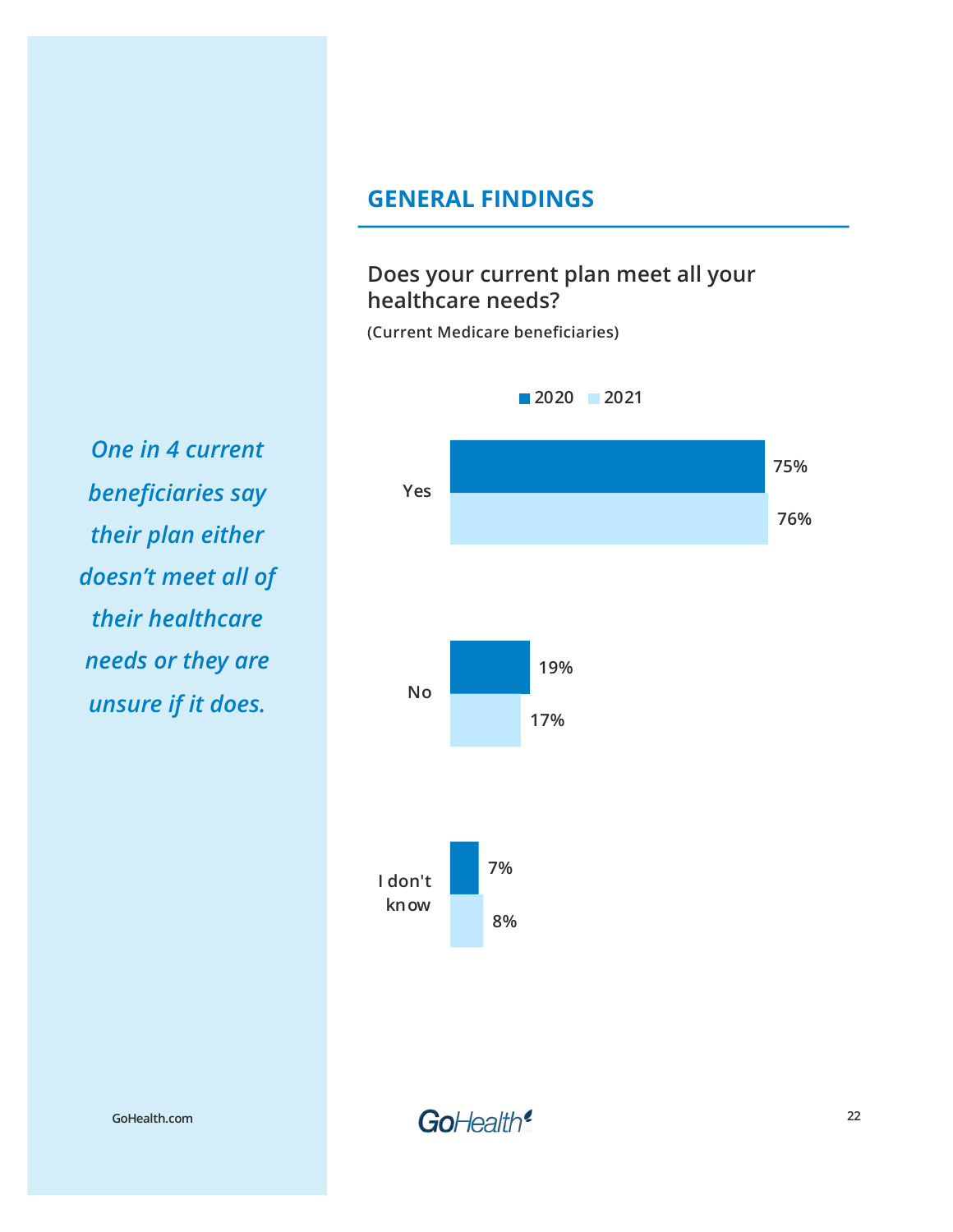#### **Would any of the following help make the enrollment process easier?**

**(Current Medicare beneficiaries)**



GoHealth<sup>®</sup>

*On par with last year, 3 in 4 current beneficiaries say having a dedicated specialist give advice and recommend plans based on individual concerns will help make the enrollment process* 

**GoHealth.com**

**23**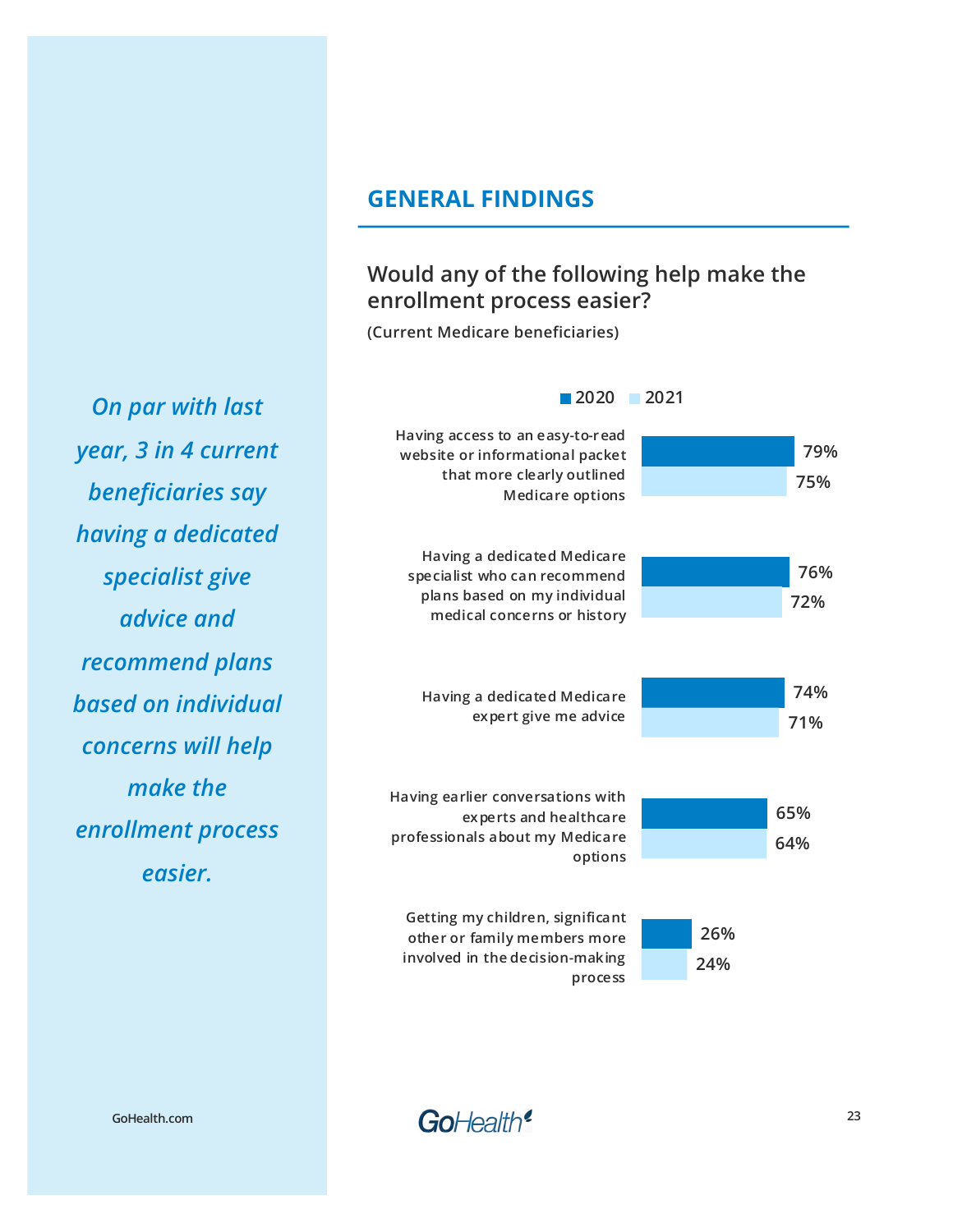



**COVID-19 Pandemic & Confidence Going Forward**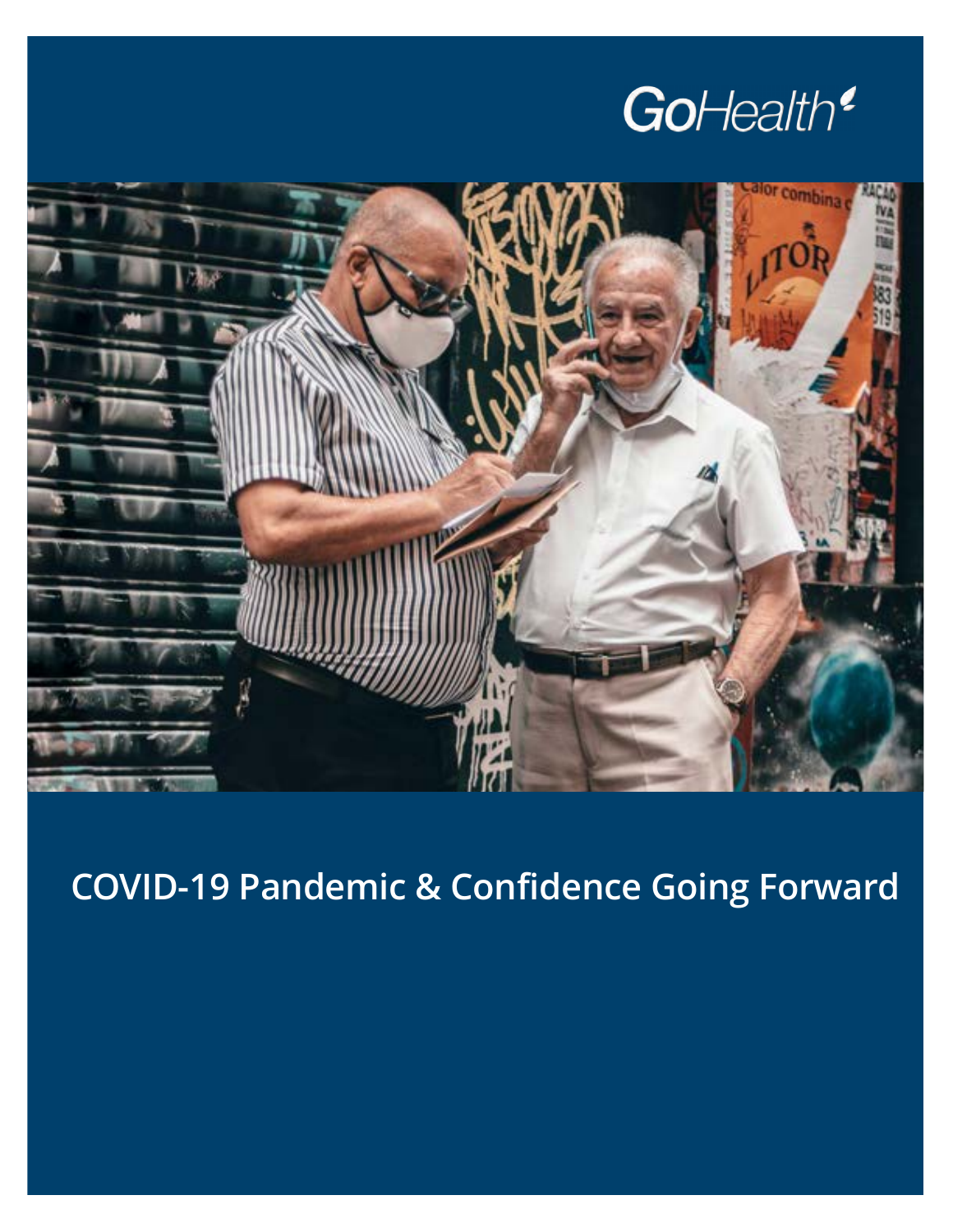### **KEY FINDINGS**

In an A[pril sur](https://www.gohealth.com/survey-covid-19-vaccine-and-social-changes-among-older-adults/)vey conducted by GoHealth, 35% of older adults planned to reschedule skipped medical and dental visits after receiving the COVID-19 vaccine.

Just a few months later, older Americans are showing a measured degree of confidence in COVID-19 no longer disrupting their healthcare journey and displaying a desire to get back to normal.

As an example, virtual visits for Medicare beneficiaries became a viable option during the pandemic, but it didn't become a preference.



Twenty-five percent of Medicare beneficiaries surveyed in June 2021 said they had a virtual visit with a doctor, up from 20% in July 2020.

#### **However, of the 75% that have not used telehealth or telemedicine,**

36% said they would be open to see a doctor virtually.

39% said they would not be open to see a doctor virtually.

Among the 39% opposed, 84% of people cited "I prefer to meet with my doctor face-to-face" as the reason they would not use telehealth or telemedicine.

#### In the face of a still-developing COVID situation, that speaks to growing confidence, as do these updated responses:

- Fewer people (13%) said COVID-19 made it more difficult to receive medical care in 2021 compared to last year (22%).
- More people (61%) said they didn't have to skip or postpone healthcare services in 2021 compared to 2020 (45%).

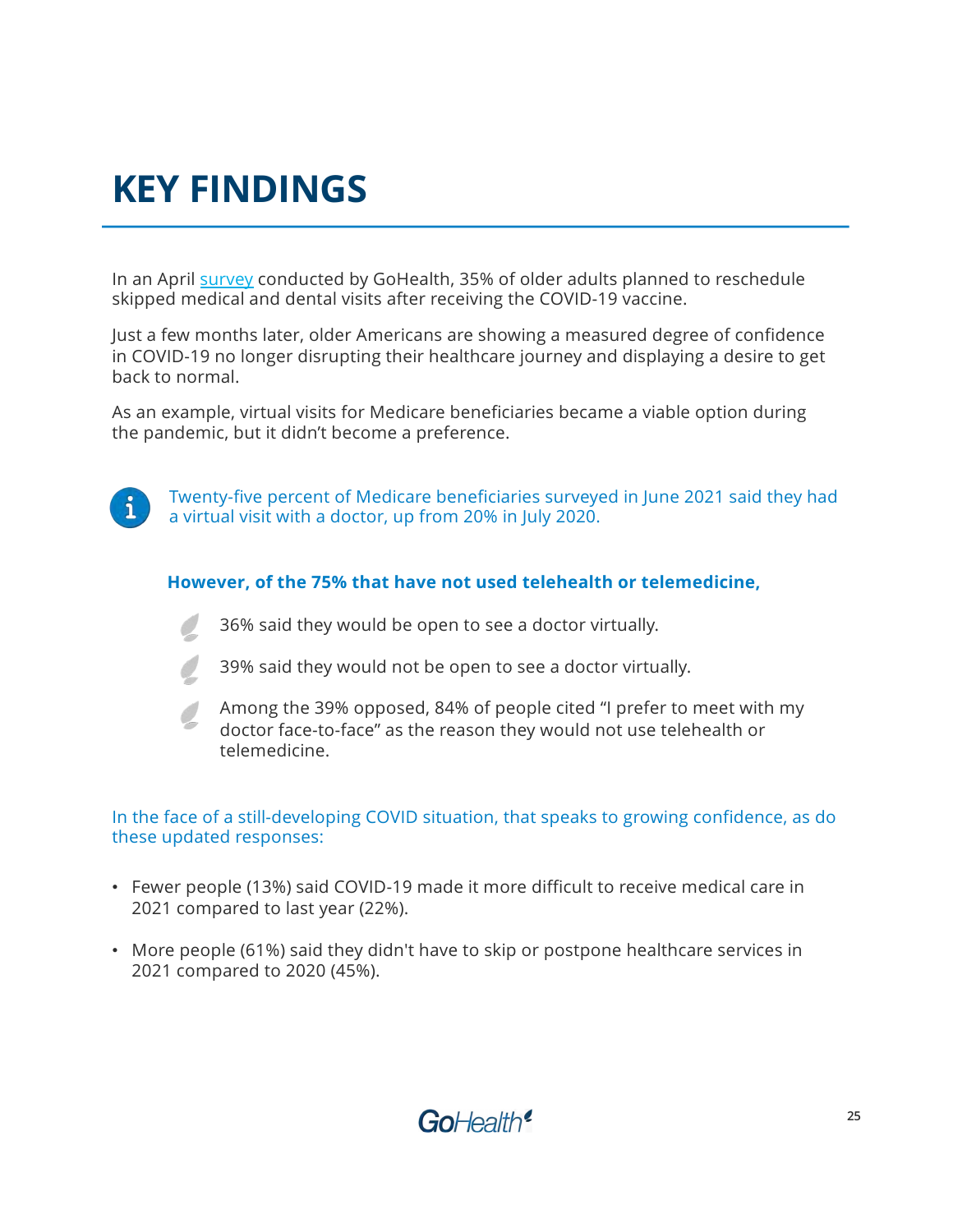**Are you concerned that another Covid-19 outbreak or surge could cause more issues within the healthcare system and your ability to get the healthcare services you need?** 



#### **Concern Another Outbreak Will Impact Healthcare System is Weakening**

• Last year, 2 in 3 adults aged 62 and older (regardless of their Medicare status) shared concern that another Covid-19 outbreak would cause more issues within the healthcare system; in 2021, only 2 in 5 say the same.

**GoHealth.com**

GoHealth<sup>®</sup>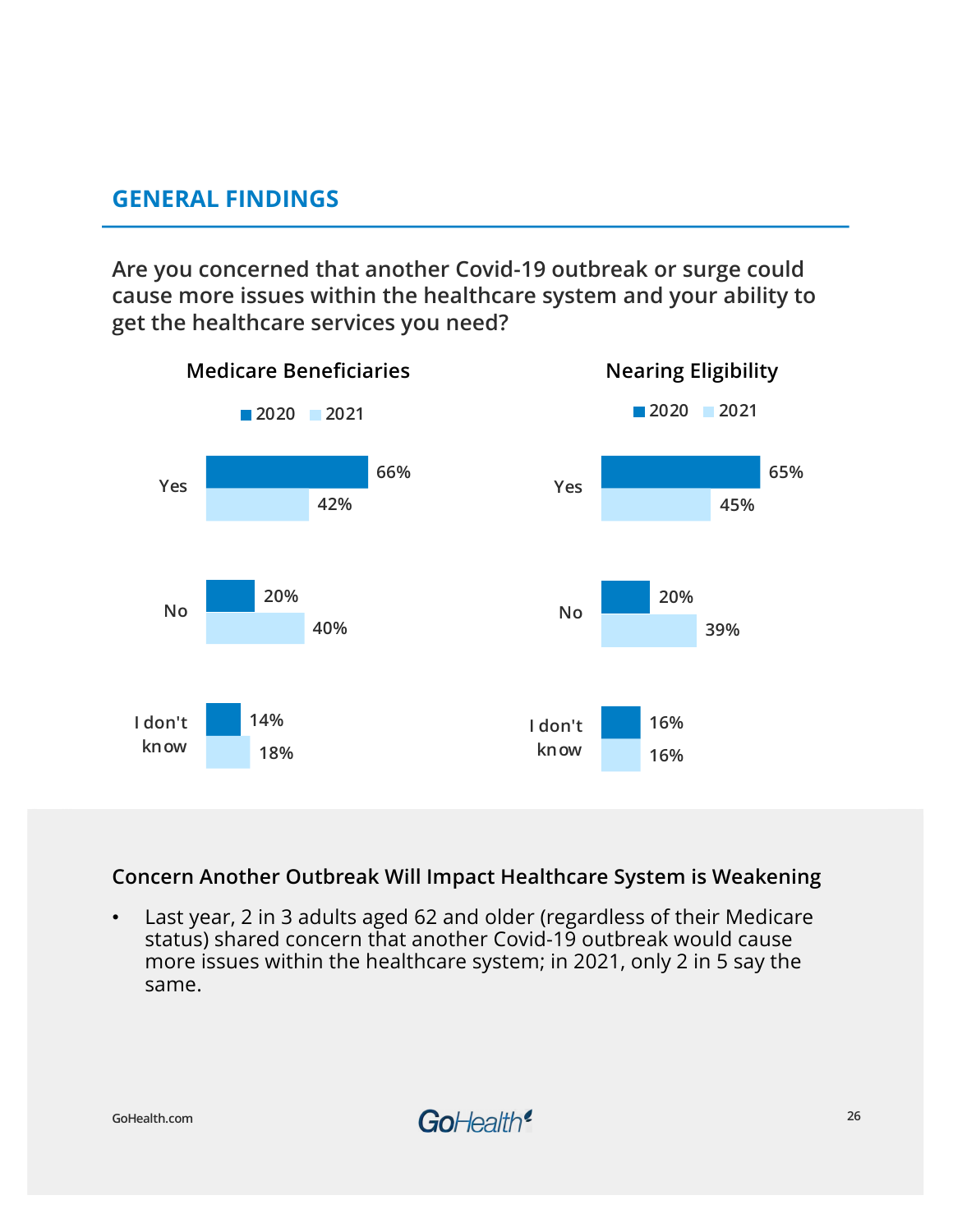**Would you be open to working with your doctor virtually (for example, video calling your doctor for an appointment versus going to meet your doctor in person)?** 

**(Current Medicare beneficiaries)**

*One in 4 current beneficiaries has already met with their doctor virtually, up from 1 in 5 last year.* 



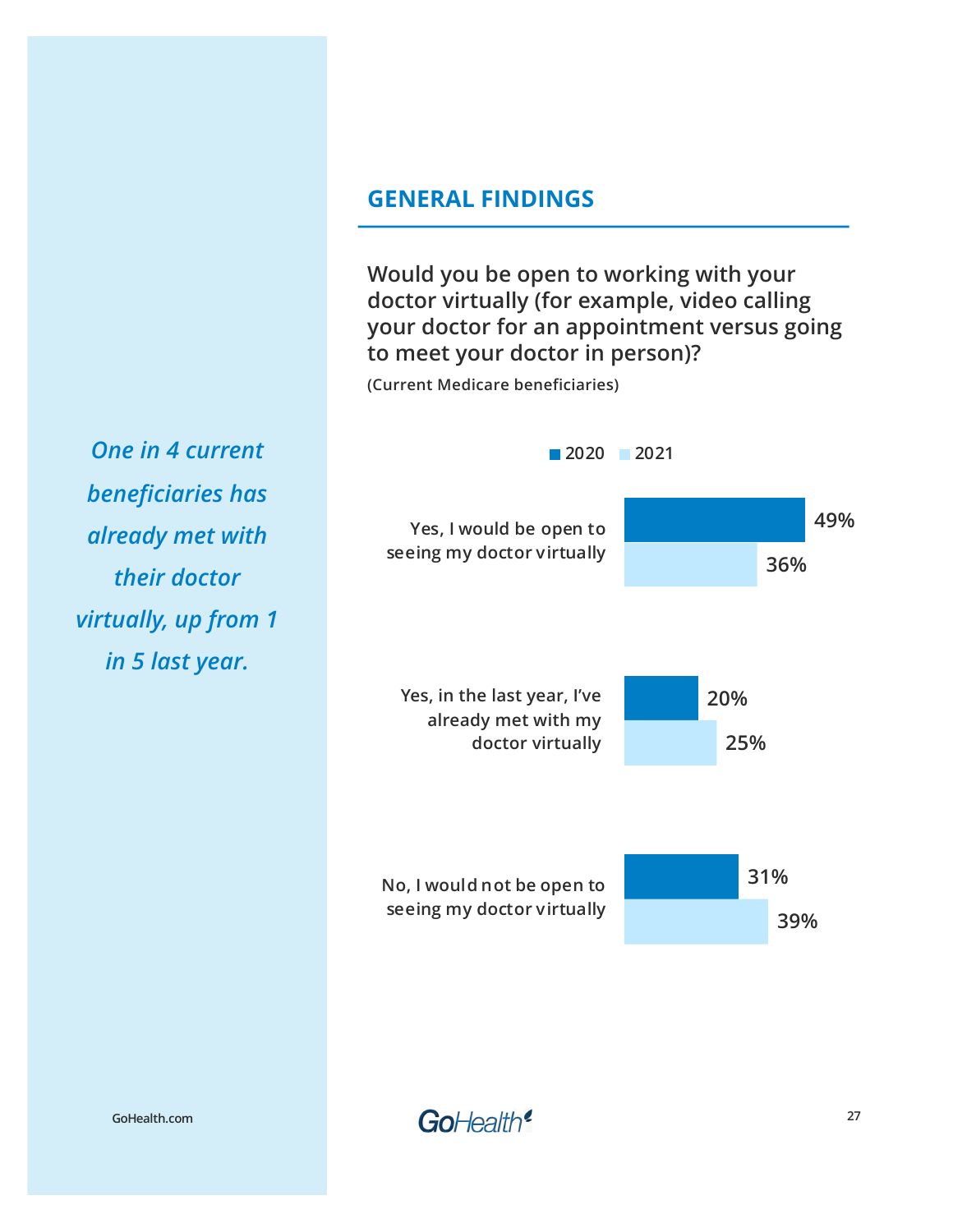#### **Why are you not open to working with your doctor virtually?**

**(Current beneficiaries not open to virtual doctor visits)**



*Among current beneficiaries who are not open to seeing their doctor virtually, most say it's because they simply prefer to meet with their doctor face-to-face.* 

**GoHealth.com**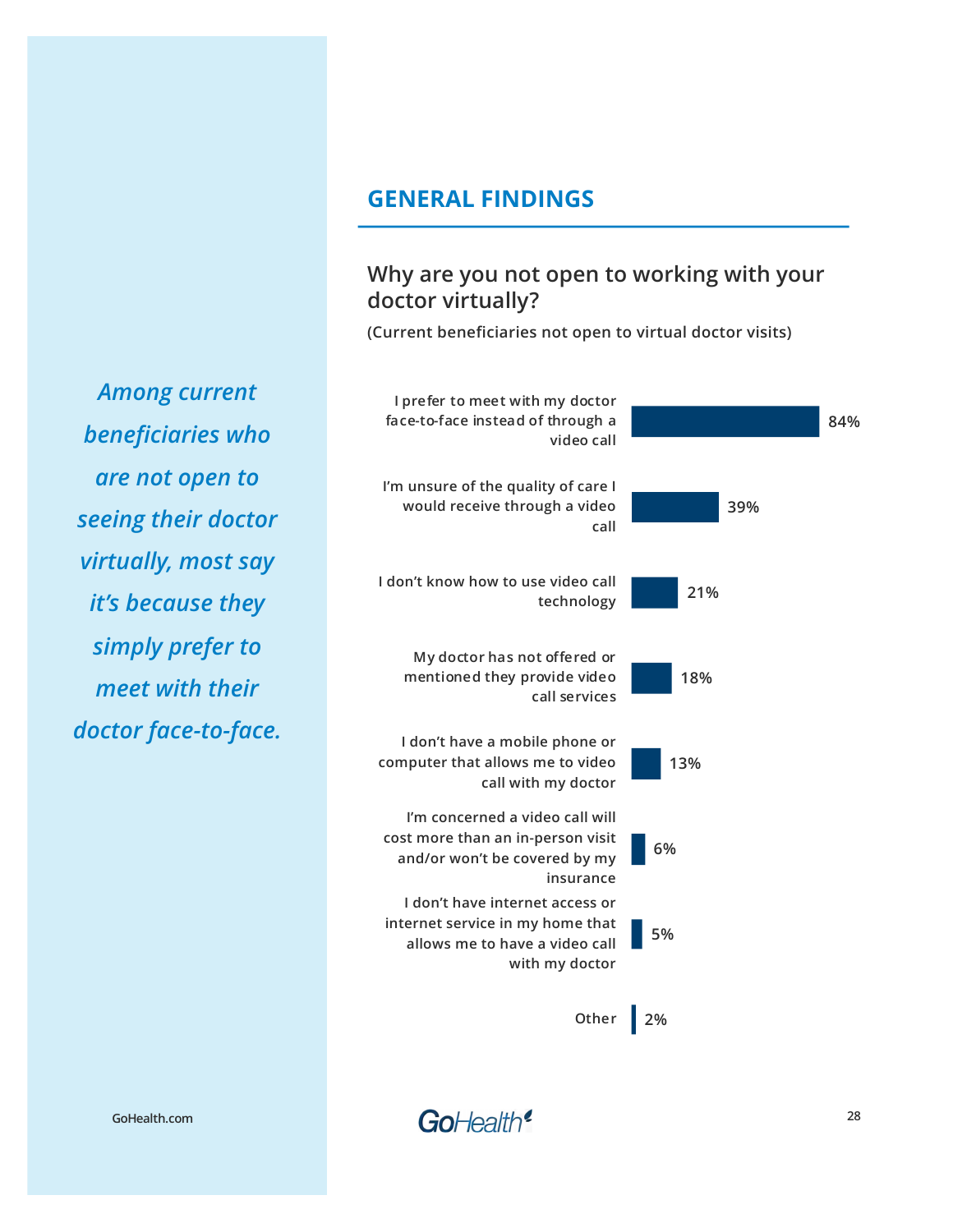**Has the Covid-19 pandemic made it harder for you to get the medical care you need?**

**(Current Medicare beneficiaries)**



*Compared to last year, Covid-19 is significantly less impactful on current beneficiaries' access to medical care.* 

**GoHealth.com**

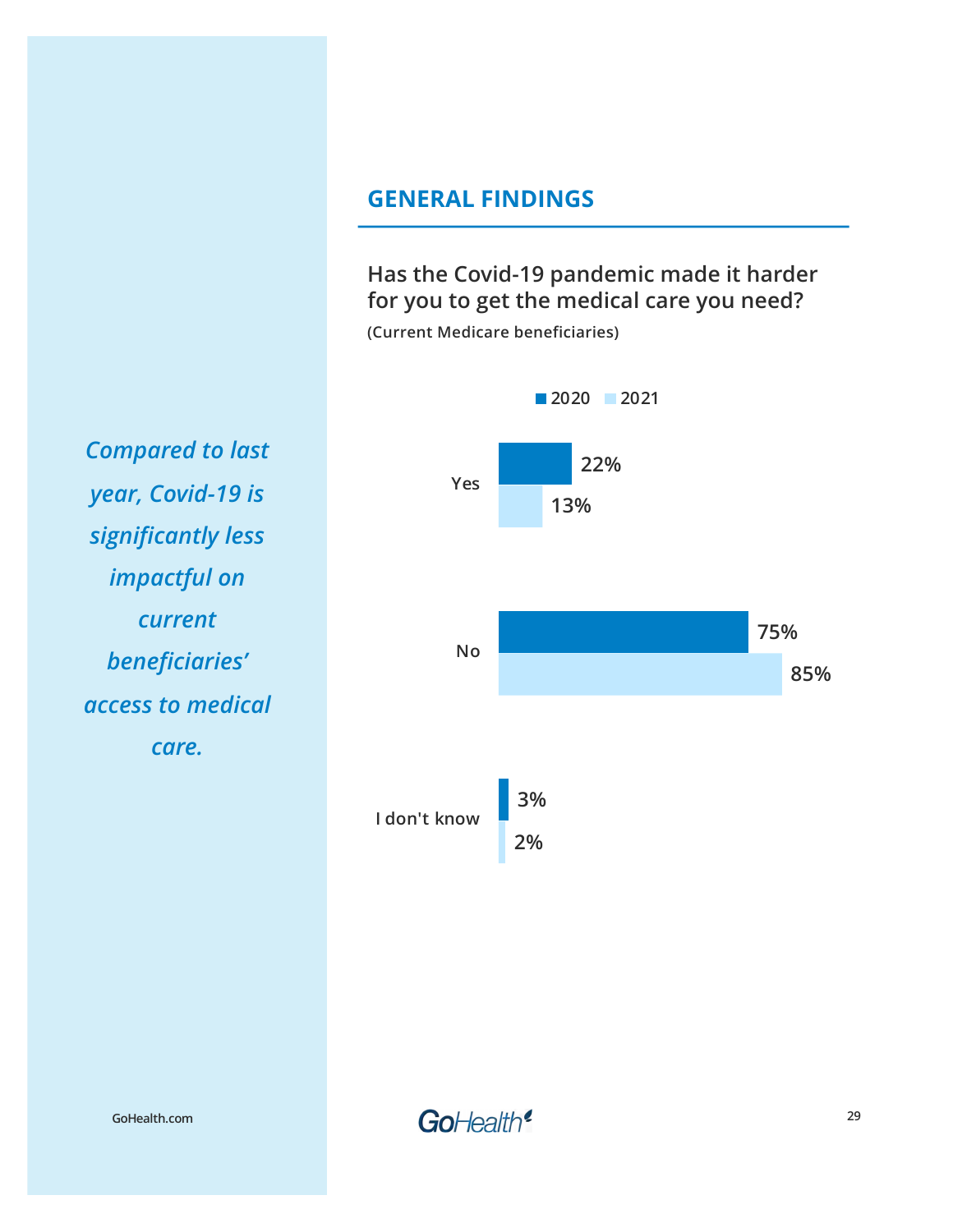**During the pandemic, how often did you skip or postpone your healthcare services?** 

**(Current Medicare beneficiaries)**



*Three in 5 beneficiaries say they haven't skipped or postponed healthcare services during the pandemic.* 

**GoHealth.com**